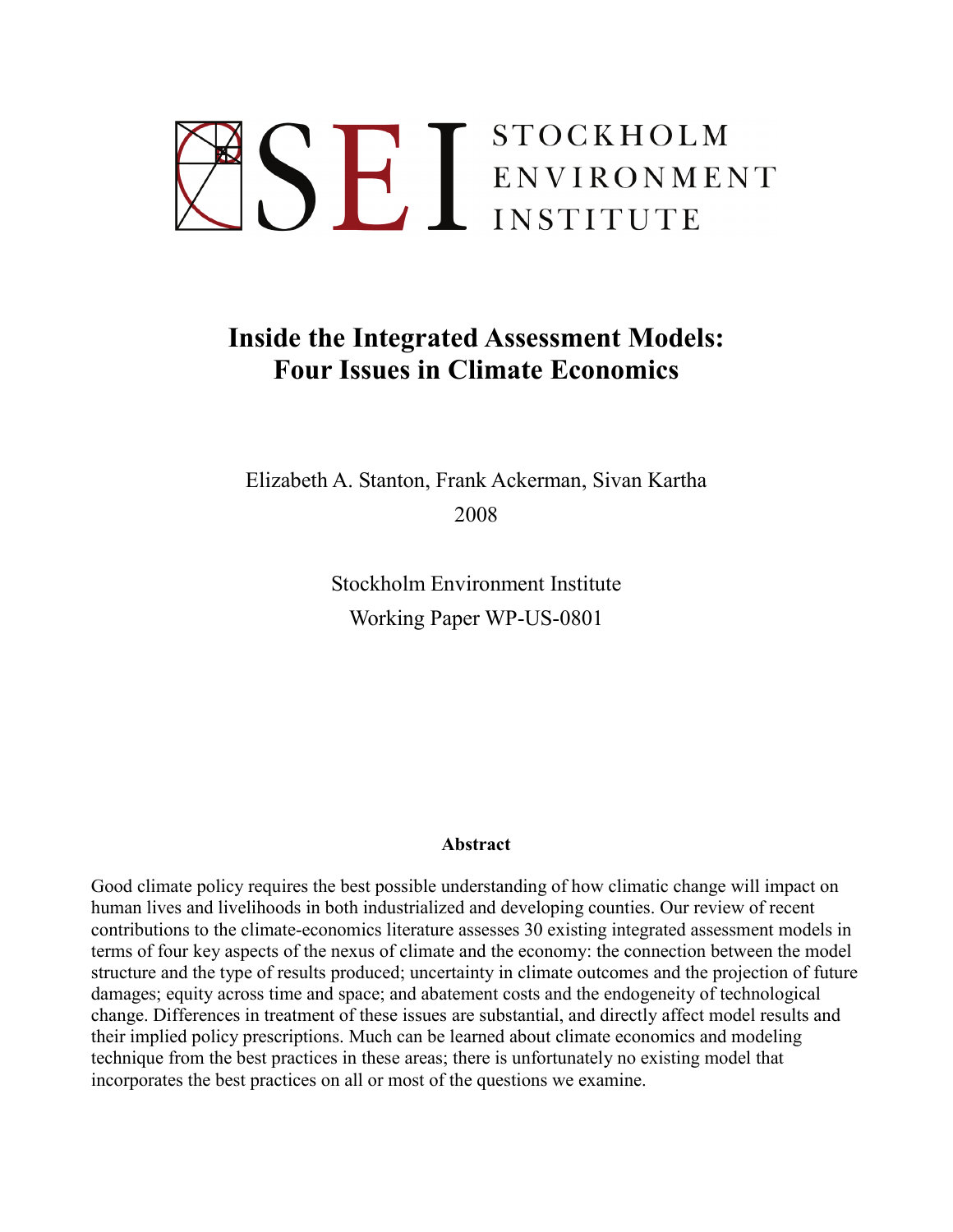#### Copyright © 2008 by the Stockholm Environment Institute

This publication may be reproduced in whole or in part and in any form for educational or non-profit purposes, without special permission from the copyright holder(s) provided acknowledgement of the source is made. No use of this publication may be made for resale or other commercial purpose, without the written permission of the copyright holder(s).

For more information about this document, Contact Frank Ackerman at [.ackerman@sei-us.org](mailto:frank.ackerman@sei-us.org) or Sivan Kartha at [@sei-us.org](mailto:skartha@sei-us.org) or Elizabeth Stanton at stanton@sei-us.org

Stockholm Environment Institute - US 11 Curtis Avenue Somerville, MA 02144-1224, USA [www.sei-us.org](http://www.sei-us.org/) and [www.sei.se](http://www.sei.se/)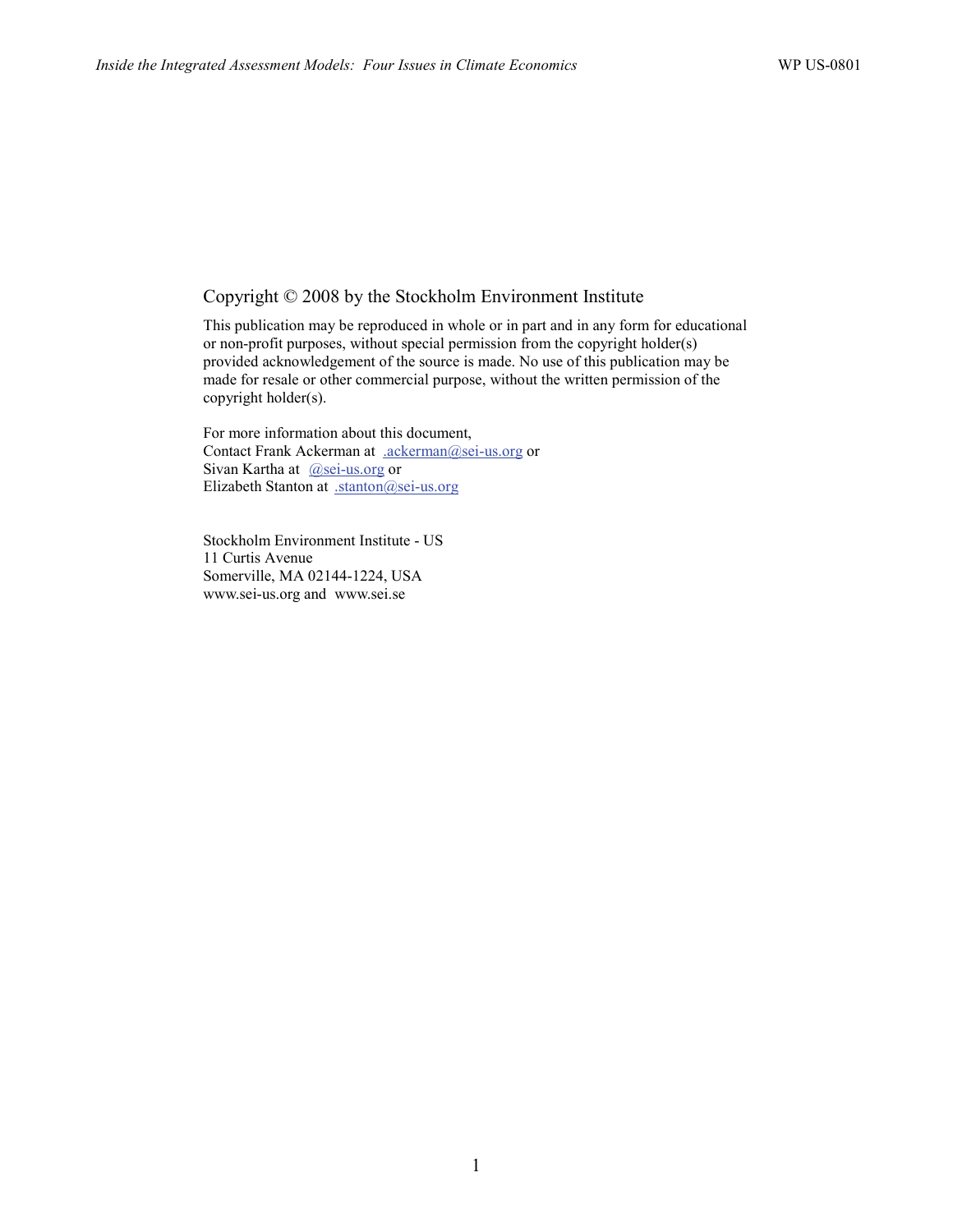### I. Introduction

There is no shortage of models that join climate to economy with the goal of predicting the impacts of greenhouse gas emissions in the decades to come and offering policy advice on when, where, and by how much to abate emissions. Some models are designed to offer a detailed portrayal of the climate, or the process of economic growth, or the feedback between these two systems; others focus on the longrun or the short-run, economic damages or environmental damages, carbon-based energy sectors or abatement technology. The best models produce results that inform and lend clarity to the climate policy debate. Some models surprisingly conclude – in direct contradiction of the urgency expressed in the scientific literature – that rapid, comprehensive emissions abatement is both economically unsound and unnecessary. And some models seem to ignore (and implicitly endorse the continuation of) gross regional imbalances of both emissions and income.

Good climate policy requires the best possible understanding of how climatic change will impact on human lives and livelihoods, in industrialized countries and in developing countries. No model gets it all right, but the current body of climate-economics models and theories contains most of the ingredients for a credible model of climate and development in an unequal world.

Unfortunately, many climate-economics models suffer from a lack of transparency, in terms of both their policy relevance and their credibility. Building a model of the climate and the economy inevitably involves numerous judgment calls; debatable judgments and untestable hypotheses turn out to be of great importance in determining the policy recommendations of climate-economics models, and should be visible for debate.

A good climate-economics model would be transparent enough for policy relevance, but still sophisticated enough to get the most important characteristics of the climate and the economy right. Unfortunately, many existing models fall short of one or both criterion: some are very complex – often entirely opaque to the non-specialist – and some represent the climate and economy incorrectly, as discussed below.

Our review of recent contributions to the climate-economics literature assesses 30 existing integrated assessment models (IAMs) in terms of four key aspects of the nexus of climate and the economy:

- choice of model structure and the type of results produced
- uncertainty in climate outcomes and the projection of future damages
- equity across time and space
- abatement costs and the endogeneity of technological change.

The next four sections of this review evaluate the body of existing climate economics models in terms of these key model characteristics, with illustrative examples of both problems and solutions taken from the literature. The concluding section summarizes our findings and their implications for the construction of climate-economics models.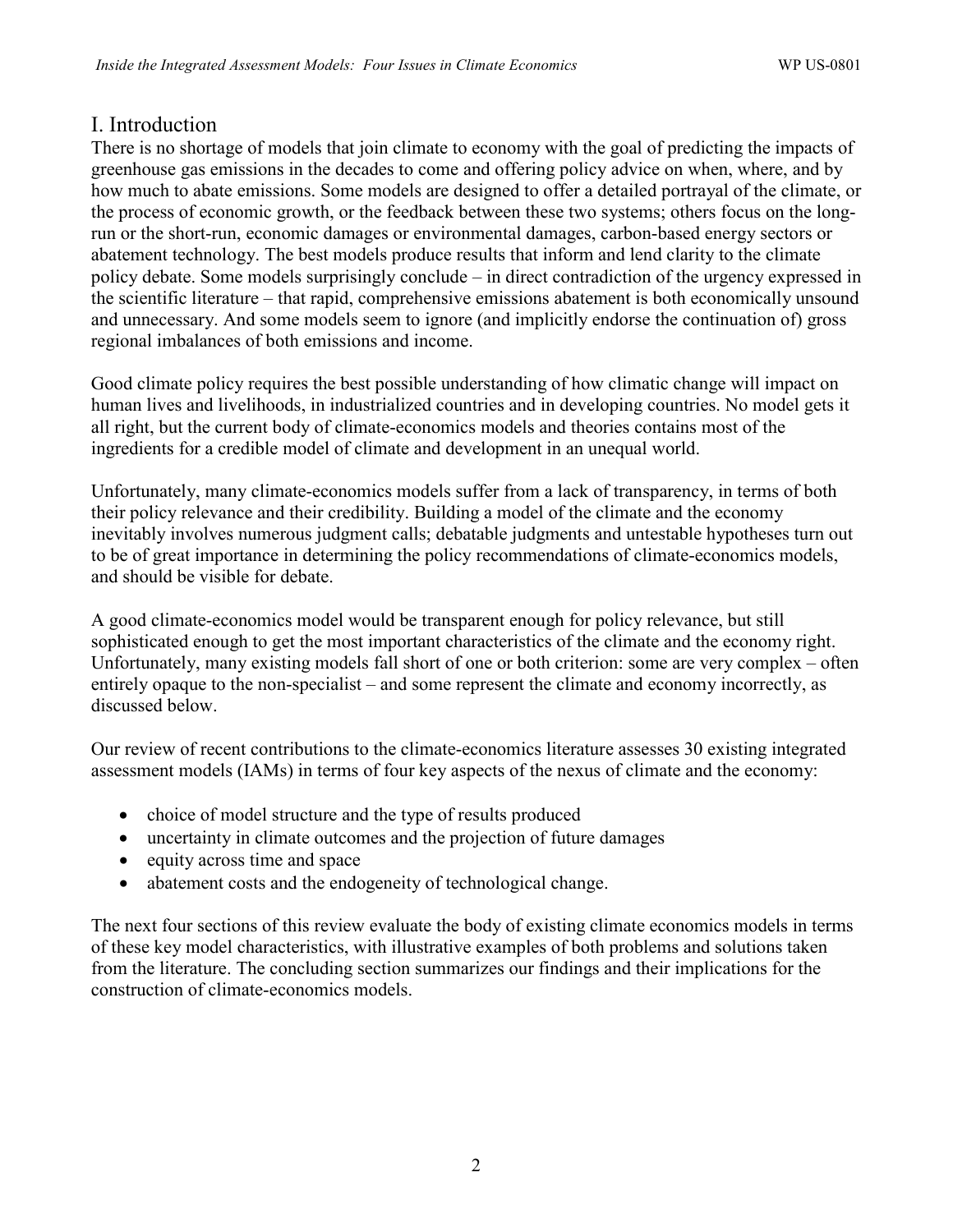# **II. Choice of model structure**

This review examines 30 climate-economics models, all of which have been utilized to make contributions to the IAM literature within the last ten years.<sup>[1](#page-3-0)</sup> These models fall into five broad categories, with some overlap: welfare optimization, general equilibrium, partial equilibrium, simulation, and cost minimization (see Table 1).<sup>[2](#page-3-1)</sup> Each of these structures has its own strengths and weaknesses, and each provides a different perspective on the decisions which are necessary for setting climate and development policy. In essence, each model structure asks a different question and that question sets the context for the results it produces.

| <b>Model Category</b>       | Global           | <b>Regionally</b>    |  |  |
|-----------------------------|------------------|----------------------|--|--|
|                             |                  | <b>Disaggregated</b> |  |  |
| <b>Welfare Maximization</b> | <b>DICE-2008</b> | <b>RICE-2004</b>     |  |  |
|                             | <b>ENTICE-BR</b> | <b>FEEM-RICE</b>     |  |  |
|                             | DEMETER-1CCS     | <b>FUND</b>          |  |  |
|                             | MIND             | <b>MERGE</b>         |  |  |
|                             |                  | <b>CETA-M</b>        |  |  |
|                             |                  | <b>GRAPE</b>         |  |  |
|                             |                  | AIM/Dynamic Global   |  |  |
| <b>General equilibrium</b>  | JAM              | IGS/EPPA             |  |  |
|                             | <b>IGEM</b>      | SMG                  |  |  |
|                             |                  | <b>WORLDSCAN</b>     |  |  |
|                             |                  | ABARE-GTEM           |  |  |
|                             |                  | G-CUBED/MSG3         |  |  |
|                             |                  | <b>MS-MRT</b>        |  |  |
|                             |                  | <b>AIM</b>           |  |  |
|                             |                  | <b>IMACLIM-R</b>     |  |  |
|                             |                  | <b>WIAGEM</b>        |  |  |
| <b>Partial Equilibrium</b>  |                  | <b>MiniCAM</b>       |  |  |
|                             |                  | GIM                  |  |  |
| <b>Simulation</b>           |                  | <b>PAGE-2002</b>     |  |  |
|                             |                  | ICAM-3               |  |  |
|                             |                  | E3MG                 |  |  |
|                             |                  | GIM                  |  |  |
| <b>Cost Minimization</b>    | <b>GET-LFL</b>   | <b>DNE21+</b>        |  |  |
|                             | <b>MIND</b>      | MESSAGE-MACRO        |  |  |

| Table 1: Climate-economics models reviewed in this study |  |  |
|----------------------------------------------------------|--|--|
|                                                          |  |  |

*Note: Italics indicate that a model falls under more than one category*

<span id="page-3-0"></span> $1$  Two climate-economics modeling projects published as special issues of the Energy Journal were indispensible in preparing this review. The first was organized by the Stanford Energy Modeling Forum (Weyant and Hill 1999) and the second by the Innovation Modeling Comparison Project (Edenhofer, Lessmann, Kemfert *et al.* 2006; Grubb *et al.* 2006; Köhler *et al.* 2006).<br><sup>2</sup> A sixth category, macroeconomic models, could be added to this list, although the only example of a pure

<span id="page-3-1"></span>macroeconomic model being used for climate analysis may be the Oxford Global Macroeconomic and Energy Model (Cooper *et al.* 1999). Publically available documentation for this model is scarce and somewhat cryptic, perhaps because it was developed by a private consulting firm. Macroeconomic models include unemployment, financial markets, international capital flows, and monetary policy (or at least some subset of these) (Weyant and Hill 1999). Three general equilibrium or cost minimization models with macroeconomic features are included in this literature review, G-CUBED/MSG3, MIND, and MESSAGE-MACRO.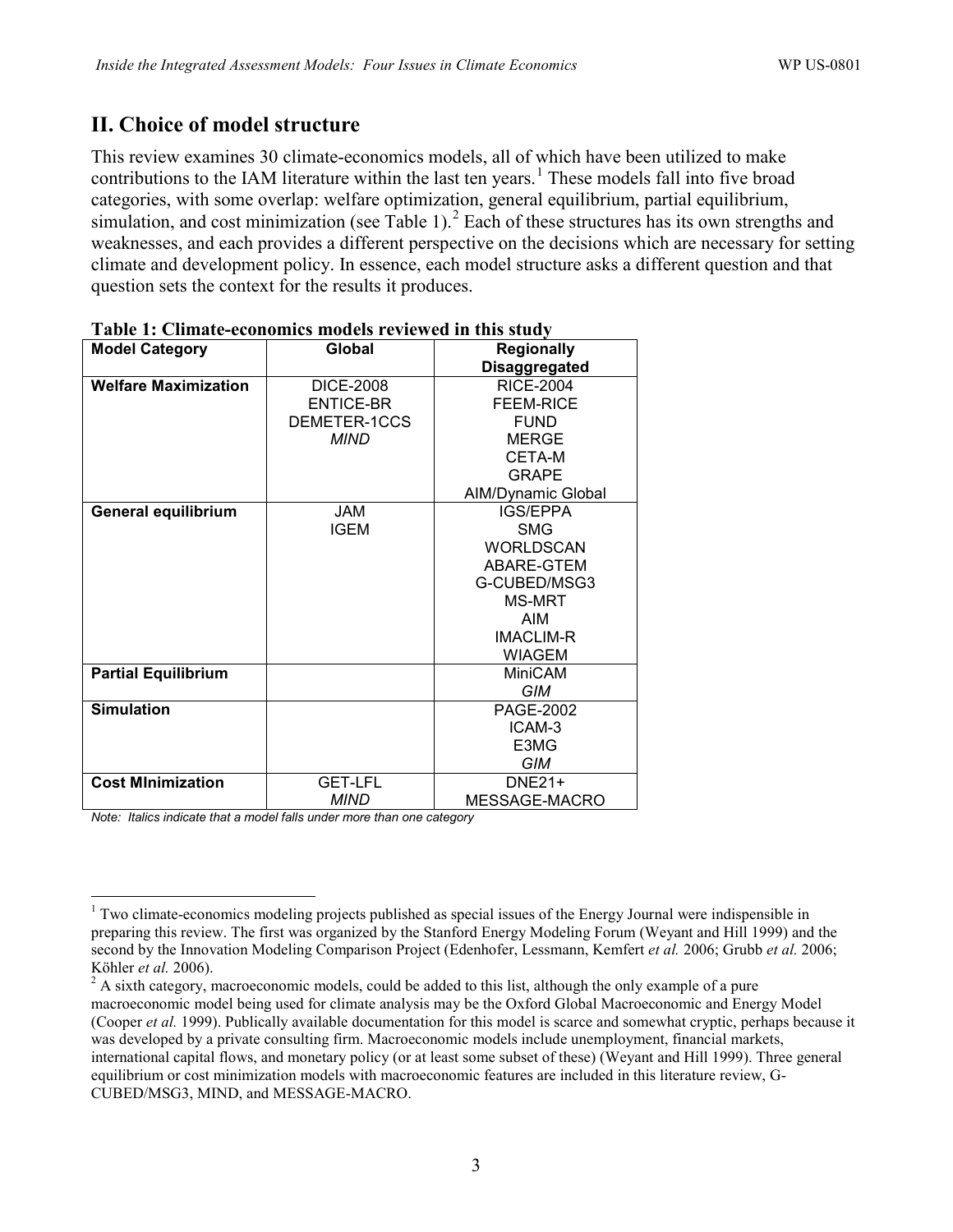### *Differences in model structures*

*Welfare optimization models* tend to be fairly simple, which adds to their transparency. Production causes both emissions and consumption. Emissions affect the climate, causing damages that reduce production. The models maximize the discounted present value of welfare (which grows with consumption, although at an ever-diminishing rate)<sup>[3](#page-4-0)</sup> across all time periods by choosing how much emissions to abate in each time period, where abatement costs reduce production (see Figure 1). The process of discounting welfare (or "utility," which is treated as a synonym for welfare here and in many models) requires imputing speculative values to non-market "goods" like ecosystems or human lives, as well as assigning a current value to future costs and benefits. Dynamic optimization models – including all of the welfare optimization and cost minimization models reviewed here – solve all time periods simultaneously, as if decisions could be made with perfect foresight.



### **Figure 1: Schematic representation of a welfare optimizing IAM**

Our review of climate-economics models includes four global welfare optimization models – DICE-2007 (Nordhaus 2008), ENTICE-BR (Popp 2006), DEMETER-1CCS (Gerlagh 2006), and MIND (Edenhofer, Lessmann and Bauer 2006) – and seven regionally disaggregated welfare maximization models – RICE-2004 (Yang and Nordhaus 2006), FEEM-RICE (Bosetti *et al.* 2006), FUND (Tol 1999), MERGE (Manne and Richels 2004), CETA-M (Peck and Teisberg 1999), GRAPE (Kurosawa 2004), and AIM/Dynamic Global (Masui *et al.* 2006).

*General equilibrium models* represent the economy as a set of linked economic sectors (labor, capital, energy, etc.). These models are solved by finding a set of prices that have the effect of "clearing" all

<span id="page-4-0"></span><sup>&</sup>lt;sup>3</sup> In these models, consumption's returns to welfare are always positive but diminish as we grow wealthier. Formally, the first derivative of welfare is always positive and the second is always negative. A popular, though not universal, choice defines individual welfare, arbitrarily, as the logarithm of per capita consumption or income.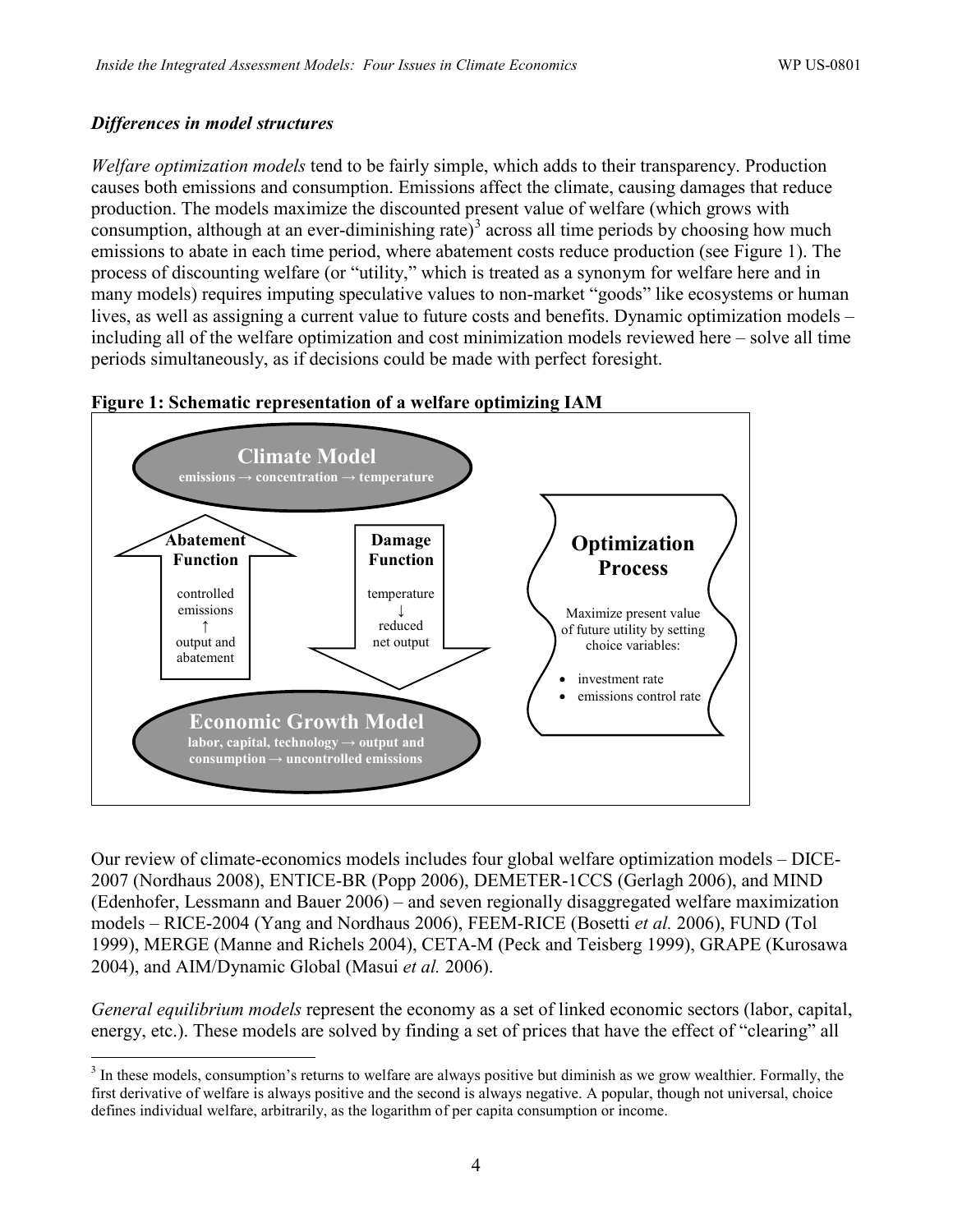sectors simultaneously (that is, a set of prices that simultaneously satisfy demand and supply in every sector). General equilibrium models tend to use "recursive dynamics" – setting prices in each time period and then using this solution as the beginning point for the next period (thus assuming no foresight at all). Eleven general equilibrium models are reviewed in this study: JAM (Gerlagh 2008), IGEM (Jorgenson *et al.* 2004), IGSM/EPPA (Babiker *et al.* 2008), SMG (Edmonds *et al.* 2004), WORLDSCAN (Lejour *et al.* 2004), ABARE-GTEM (Pant 2007), G-CUBED/MSG3 (McKibbin and Wilcoxen 1999), MS-MRT (Bernstein *et al.* 1999), AIM (Kainuma *et al.* 1999), IMACLIM-R (Crassous *et al.* 2006), and WIAGEM (Kemfert 2001).

In dynamic versions of general equilibrium theory, multiple equilibria cannot always be ruled out (Ackerman 2002). When multiple equilibria are present, general equilibrium models yield indeterminate results which may depend on details of the estimation procedure. For this reason, an assumption of constant or decreasing returns is often added to their production functions, an arbitrary theoretical restriction which is known to assure a single optimal result (Köhler *et al.* 2006). Because increasing returns to scale are important to accurate modeling of endogenous technological change, general equilibrium modelers must skirt between oversimplifying their representation of the energy sector and allowing unstable model results. *Partial equilibrium models* – e.g. MiniCAM (Clarke *et al.* 2007) and GIM (Mendelsohn and Williams 2004) – make use of a subset of the general equilibrium apparatus, focusing on a smaller number of economic sectors by holding prices in other sectors constant; this procedure also can help to avoid problems with increasing returns to scale.

*Simulation models* are based on off-line predictions about future emissions and climate conditions; climate outcomes are not affected by the economic model. Rather, a predetermined set of emissions values by period dictates the amount of carbon that can be used in production, and model output includes the cost of abatement and cost of damages. Simulation models cannot, in and of themselves, answer questions of what policy makers *should* do to maximize social welfare or minimize social costs. Instead, the simulation models reviewed in this study – PAGE2002 (Hope 2006), ICAM-3 (Dowlatabadi 1998), E3MG (Barker *et al.* 2006), and GIM (Mendelsohn and Williams 2004) – estimate the costs of various likely future emission paths.

*Cost minimization models* are designed to identify the most cost effective solution to a climateeconomics model. Some cost minimization models explicitly include a climate module, while others abstract from climate by representing only emissions, and not climatic change and damages. The four cost minimization models included in this review – GET-LFL (Hedenus *et al.* 2006), MIND (Edenhofer, Lessmann and Bauer 2006), DNE21+ (Sano *et al.* 2006), and MESSAGE-MACRO (Rao *et al.* 2006) – have very complex "bottom up" energy supply sectors, modeling technological choices based on detailed data about specific industries. Three of these models, excluding GET-LFL, combine a bottom-up energy supply sector with a top-down energy end-use sector, modeling technology from the vantage point of the macroeconomy.

### *Evaluation of model structures*

The different types of model structures provide results that inform climate and development policy in very different ways. All five categories have strengths and weaknesses. Many of the best-known IAMs attempt to find the "optimal" climate policy, one that maximizes long-term human welfare. This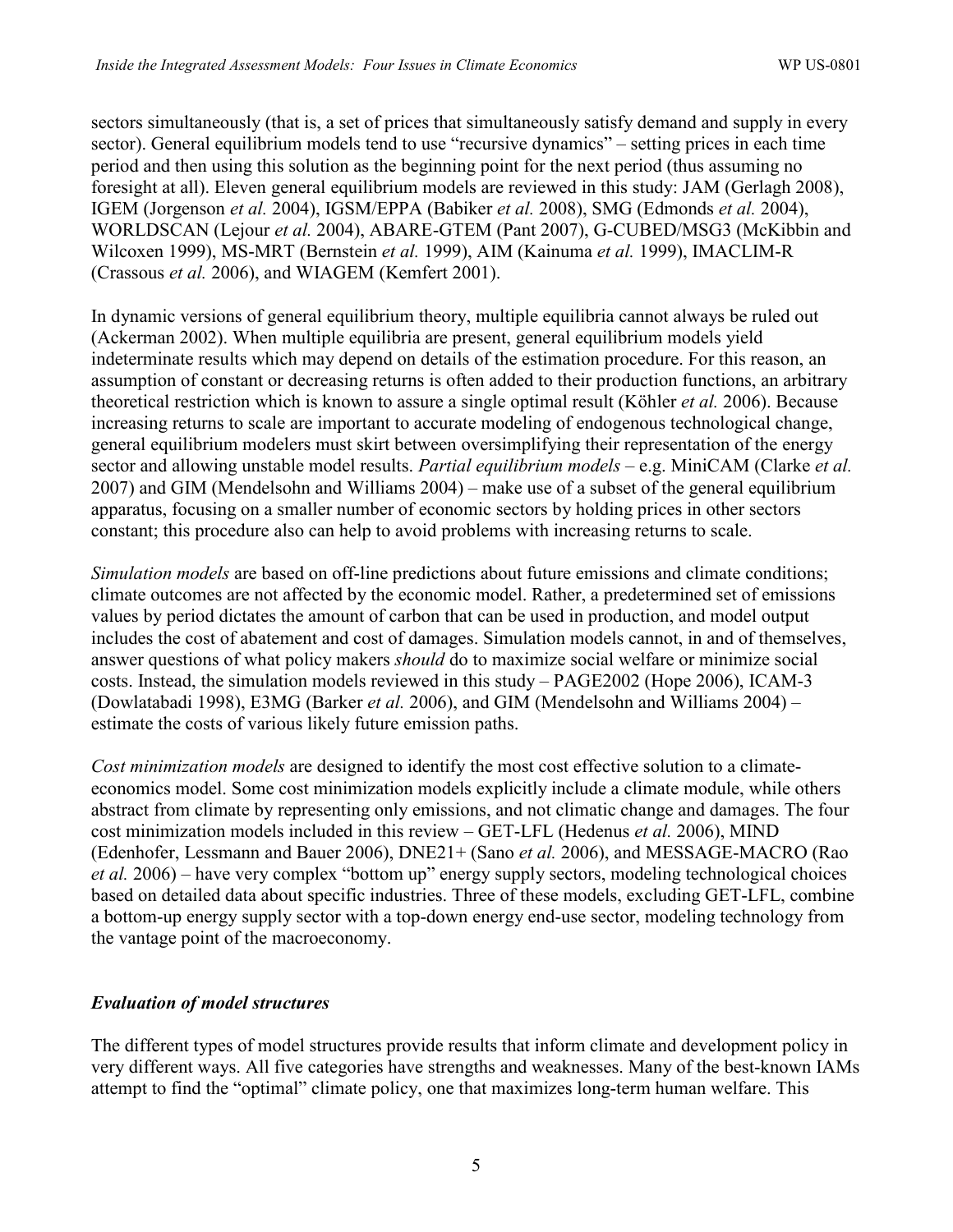calculation depends on several unknowable or controversial quantities, including the numerical measurement of human welfare, the physical magnitude and monetary value of all current and anticipated climate damages, and the relative worth of future versus present benefits.

General equilibrium models can be extremely complex, combining very detailed climate models with intricate models of the economy; yet despite their detail, general equilibrium models' reliance on decreasing returns is a serious limitation to their usefulness in modeling endogenous technological change. Partial equilibrium models circumvent the problem of increasing returns, at the cost of a loss of generality. In some cases, there appears to be a problem of spurious precision in overly elaborated models of the economy, with, for example, projections of long-term growth paths for dozens of economic subsectors.

Simulation models are well suited for representing uncertain parameters and for developing IAM results based on well-known scenarios of future emissions, but their policy usefulness is limited by a lack of feedback between their climate and economic dynamics. Finally, cost minimization models address policy issues without requiring calculations of human welfare in money terms, but existing cost minimization models may suffer from the same tendency towards spurious precision exhibited in some general and partial equilibrium models.

### **III. Uncertain outcomes and projections of future damages**

IAMs inevitably rely on forecasts of future climate outcomes and the resulting economic damages, under conditions that are outside the range of human experience. This aspect of the modeling effort raises two related issues: the treatment of scientific uncertainty about climate change, and the functional relationships used to project future damages.

### *Scientific uncertainty in climate outcomes*

There are inescapable scientific uncertainties surrounding climate science, for instance in the climate sensitivity parameter (the temperature increase resulting from a doubling of  $CO<sub>2</sub>$  concentrations). As a result, low-probability, enormous-cost climate outcomes cannot be ruled out; the response to these extreme risks is often central to policy debate, and would ideally be incorporated in economic models of climate change. Yet we found that most IAMs use central or average estimates to set parameter values. Those few models that express parameter values as distributions most often use truncated distributions that inappropriately exclude or de-emphasize low-probability, high-cost catastrophes.

Uncertainty is inescapable, despite the ever-expanding body of climate research, because there are only a limited number of empirical observations relevant to questions such as estimation of the climate sensitivity parameter. As a result, the best estimates of the relevant probability distributions inevitably exhibit "fat tails," meaning that extreme outcomes are much more likely than a normal distribution would imply (Weitzman 2008). According to Martin Weitzman, an economist who has raised this problem in recent debate, IPCC (2007) data implies that an atmospheric concentration of 550 ppm of  $CO<sub>2</sub>$ -equivalent would lead to a 98<sup>th</sup> percentile chance of 6<sup>o</sup>C increase in temperature, a point at which we "are located in the terra incognita of … a planet Earth reconfigured as science fiction… [where]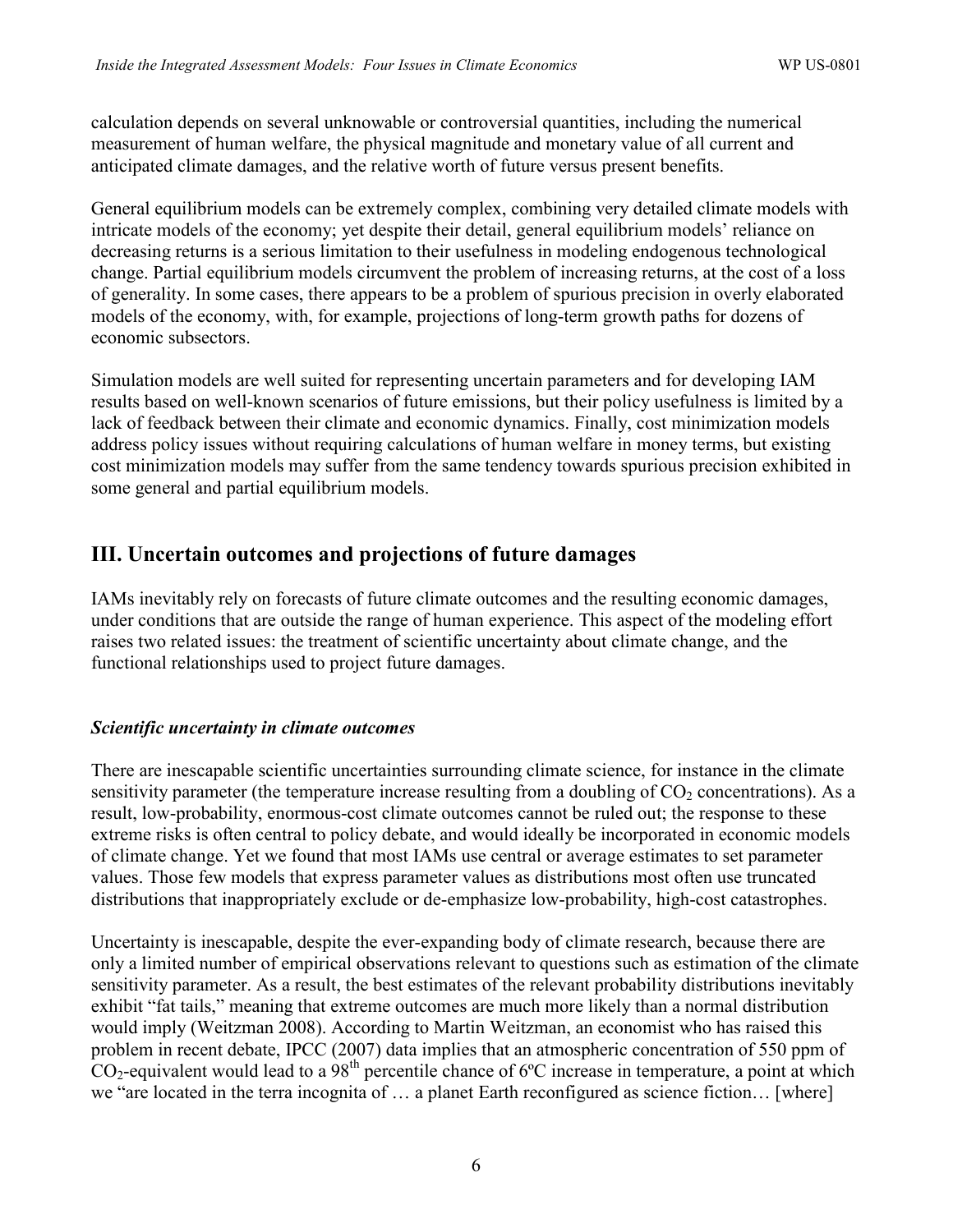mass species extinctions, radical alterations of natural environments, and other extreme outdoor consequences will have been triggered by a geologically-instantaneous temperature change that is significantly larger than what separates us now from past ice ages." (Weitzman 2007, p.716).<sup>[4](#page-7-0)</sup>

In the face of such worst-case risks, it is misleading to look only at the most likely range of conditions. That approach would take for granted policy-makers' willingness to play the odds in crafting a response to rising global emissions: Suppose that we knew that there were one hundred equally likely future scenarios, of which only one or a few would experience truly catastrophic climate change. The future will happen only once. If we plan well for the most likely outcomes but instead one that we consider unlikely comes to pass, will we be comforted by our parsimonious rationality?

The most common approach to uncertainty found in the IAM literature is off-line sensitivity analysis, often conducted by changing one parameter value at a time and observing the results. A more thorough treatment of uncertainty, through Monte Carlo analysis that varies multiple unknown parameters, is seen in just a few IAMs, and even then it is difficult to fully explore the parameter space, especially given the fat-tailed distributions that characterize many key climate parameters, and their poorly understood correlations.

One of the best-known models that incorporates Monte Carlo analysis of uncertain parameter values is the model used in the Stern Review (Stern et al. 2006) – Chris Hope's PAGE2002 model (Hope 2006). PAGE2002 includes triangular distributions for 31 uncertain parameters; Hope's standard analysis is based on 1000 iterations of the model; as in other multivariate Monte Carlo analyses, he uses Latin Hypercube sampling<sup>[5](#page-7-1)</sup> to select the uncertain parameters. Even this modest level of sensitivity analyses has a major impact on results. For the Stern Review, introducing the Monte Carlo analysis instead of simply using the modal parameter values increases the expected value of annual climate damages by an average of 7.6 percent of world output (Dietz *et al.* 2007).

The 31 uncertain parameters in PAGE2002 include two sets of seven regional parameters, but there are still 19 orthogonal (that is, presumed unrelated or independent) parameters with independent distributions to be sampled for each iteration. This makes it essentially impossible for a Monte Carlo analysis to explore simultaneous worst cases in all or most of the parameters. To have, on average, at least one iteration with values from the worst quintile for all 19 parameters, it would be necessary to run the model an unimaginable 20 trillion times – a result of the so-called "curse of dimensionality" (Peck and Teisberg 1995). Of course, many parameters that are orthogonal in the model may be interdependent in the real world; for example, the warming that results from a doubling of carbon dioxide in the atmosphere and the release of natural carbon dioxide, or the scale of economic and noneconomic benefits. A greater interdependency among parameters would make seemingly rare extreme events (based on multiple worst-case parameter values) more likely. But as long as these parameters are represented as orthogonal in probabilistic IAMs, a very high number of iterations will be necessary to assure even a single run with extreme values for all parameters. In PAGE2002, with just 1000

<span id="page-7-0"></span> $4$  In more recent work, Weitzman has suggested that climate science implies even greater risks at the 95<sup>th</sup>-99<sup>th</sup> percentile (Weitzman 2008). Of course, his argument does not depend on an exact estimate of these risks; the point is that accuracy is unattainable and the risks do not have an obvious upper bound, yet effective policy responses must be informed by those low-probability extreme events.<br><sup>5</sup> Latin Hypercube sampling, a technical procedure widely used in Monte Carlo analyses, ensures that the selected sets of

<span id="page-7-1"></span>parameters are equally likely to come from all regions of the relevant parameter space.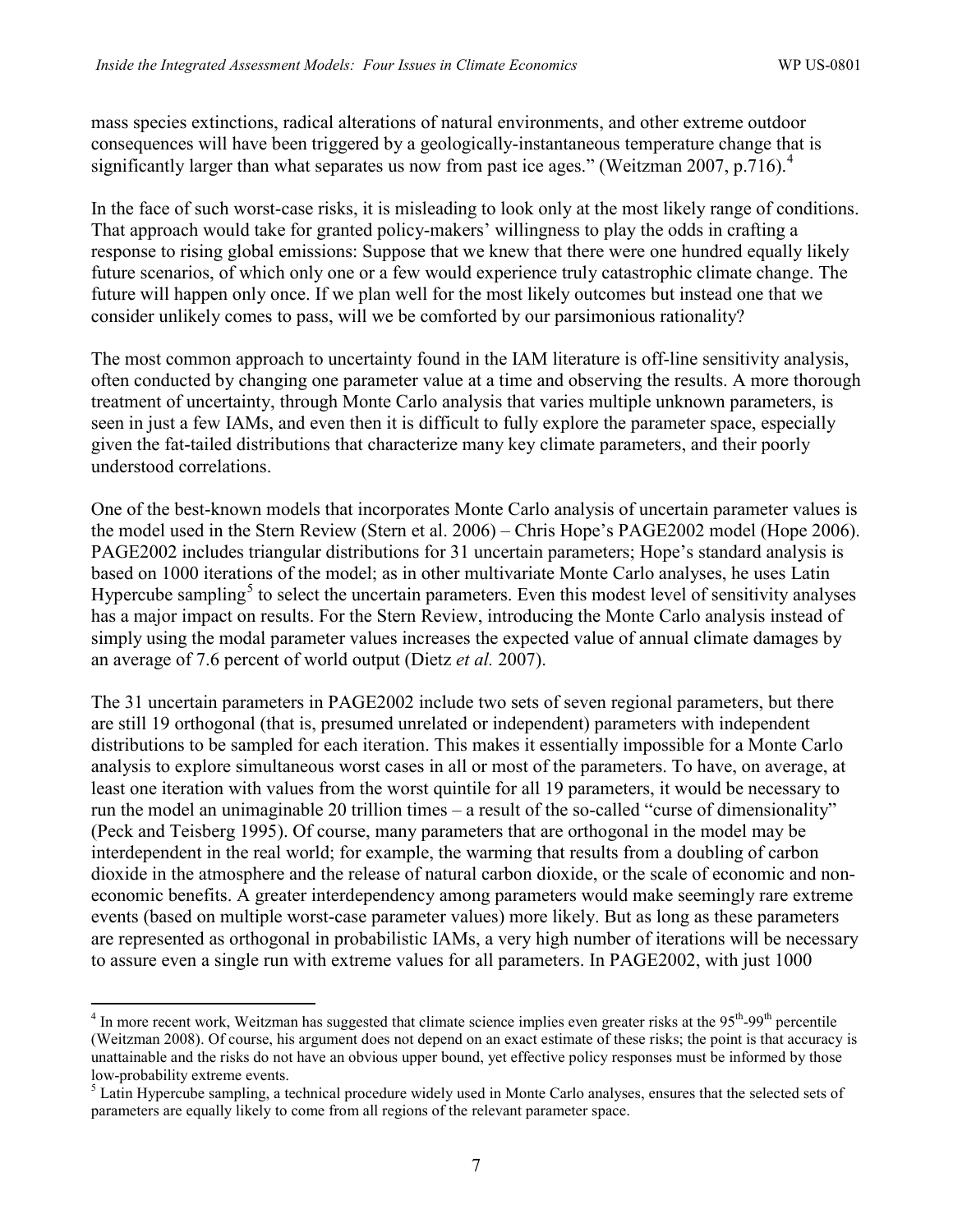iterations, it is highly unlikely that there are any results for which more than a few parameters are assigned  $95<sup>th</sup>$  percentile or worse values.

Only one other model among those reviewed has a built-in method of randomizing parameter values. Carnegie Mellon's ICAM is a stochastic simulation model that samples parameter values from probability distributions for 2000 parameters for an unspecified number of iterations (Dowlatabadi 1998). An enormous number of iterations would be necessary to assure even one result with lowprobability values for any large subset of these parameters. With any plausible number of iterations, the "curse of dimensionality" means that the primary choice being made by the Monte Carlo sampling is the selection of which parameters happen to have their worst cases influence the results of the analysis. Suppose that worst-quintile values for a particular set of 5 parameters in PAGE2002, or 50 in ICAM, interact in a nonlinear manner to produce a catastrophe; it is extremely likely that a Monte Carlo analysis of merely a few thousand iterations would completely miss this interaction.<sup>[6](#page-8-0)</sup>

Several studies have added a Monte Carlo analysis onto some of the other IAMs reviewed here.<sup>[7](#page-8-1)</sup> Nordhaus and Popp (Nordhaus and Popp 1997) ran a Monte Carlo analysis on a modification of an earlier version of the DICE model – called PRICE – using eight uncertain parameters and 625 iterations, with five possible values for each of three parameters and a variation on Latin Hypercube sampling for the rest; again, so few iterations can reveal little about the tails of the distribution. Nordhaus also runs a Monte Carlo simulation of his more recent version of DICE-2007 (Nordhaus 2008) with eight parameters and 100 iterations, saying

We assume normal distributions primarily because we fully understand their properties. We recognize that there are substantial reasons to prefer other distributions for some variables, particularly ones that are skewed or have "fat tails," but introducing other distributions is highly speculative at this stage and is a more ambitious topic than the limited analyses that are undertaken here… (p.127-128)

Monte Carlo experiments exist in the literature for several other deterministic models. Kypreos (Kypreos 2008) adds five stochastic parameters to MERGE and runs 2500 iterations; Peck and Teisberg (Peck and Teisberg 1995) add one stochastic parameter to CETA-R with an unreported number of iterations; and Scott and co-authors (Scott *et al.* 1999) add 15 stochastic parameters to MiniCAM with an unreported number of iterations. Webster, Tatang and McRae (Webster *et al.* 1996) take a different approach to modeling uncertainty in ISGM/EPPA by using a collocation method that approximates the model's response as a polynomial function of the uncertain parameters.

None of the models reviewed here assume fat-tailed distributions and reliably sample the lowprobability tails. Therefore, none of the models provide adequate information for formulating a policy response to the worst-case extreme outcomes that are unfortunately not unlikely enough to ignore.

<span id="page-8-0"></span> <sup>6</sup> If the uncertain parameters were all truly independent of each other, such combinations of multiple worst-case values would be extraordinarily unlikely. The danger is that the uncertain parameters, about which our knowledge is limited, may not be independent. If plausible events or research findings would lead to multiple worst-case values, then there is a risk which Monte Carlo analysis will usually miss due to the "curse of dimensionality." The greater the number of Monte Carlo parameters, the greater this risk becomes.

<span id="page-8-1"></span> $<sup>7</sup>$  For an earlier review of attempts to incorporate uncertainty in IAMs see (Scott *et al.* 1999).</sup>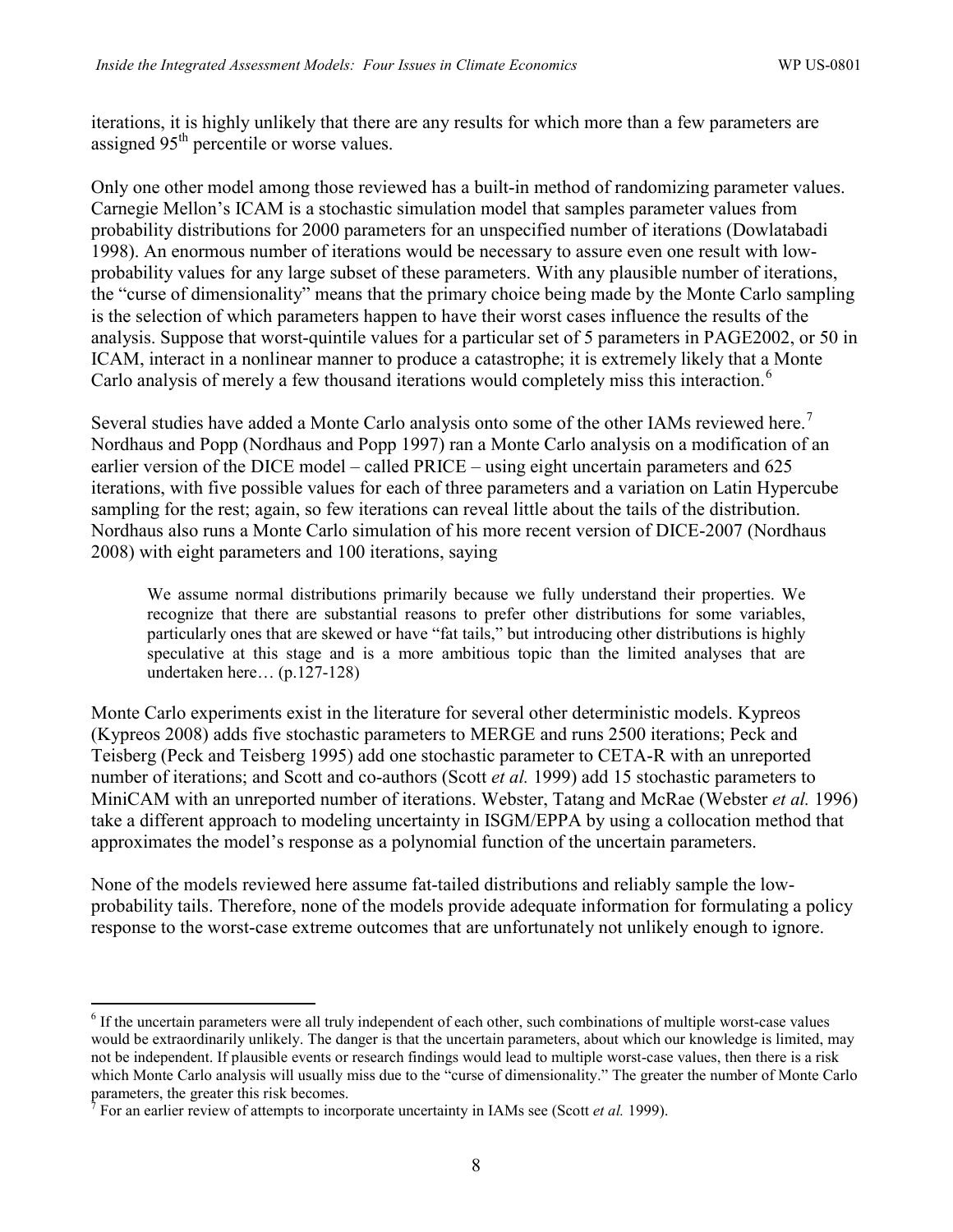### *Projecting future damages*

Most IAMs have two avenues of communication between their climate model and their economic model: a damage function and an abatement function (see Figure 1 above). The damage function translates the climate model's output of temperature – and sometimes other climate characteristics, like sea-level rise – into changes to the economy, positive or negative.

Many models assume a simple form for this relationship between temperature and economic damage, such that damages rise in proportion to a power of temperature change:

$$
1) \qquad D = aT^b
$$

where D is the value of damages (in dollars or as a percent of output), T is the difference in temperature from that of an earlier period, and the exponent b determines the shape or steepness of the curve. Implicitly, the steepness of the damage function at higher temperatures reflects the probability of catastrophe – a characteristic that can have a far more profound impact on model results than small income losses at low temperatures.

Our literature review revealed three concerns with damage functions in existing IAMs: The choice of exponents and other parameters for many damage functions are either arbitrary or under-explained; the form of the damage function constrains models' ability to portray discontinuities; and damages are commonly represented in terms of losses to income, not capital.

### Arbitrary exponent

DICE, like a number of other models, assumes that the exponent in the damage function is 2 – that is, damages are a quadratic function of temperature change.<sup>[8](#page-9-0)</sup> The DICE-2007 damage function was assumed to be a quadratic function of temperature change with no damages at 0ºC temperature increase, and damages equal to 1.8 percent of gross world output at 2.5ºC; this implies, for example, that only 10.2 percent of world output is lost to climate damages at  $6^{\circ}$ C. (Nordhaus 2007a).<sup>[9](#page-9-1)</sup> Numerous subjective judgments, based on fragmentary evidence at best, are incorporated in the point estimate of 1.8 percent damages at 2.5ºC (much of the calculation is unchanged from (Nordhaus and Boyer 2000), which provides a detailed description). The assumption of a quadratic dependence of damage on temperature rise is even less grounded in any empirical evidence.

Many models assert key parameters, like those of the damage function, with little or no explanation or justification. The GRAPE model (Kurosawa *et al.* 1999, p.163), for example, asserts its damage function parameters without any justification, but concedes that "It is an open question how climate change impacts should be assessed qualitatively and quantitatively." The MERGE model attributes its damage parameters to "the literature" (Manne and Richels 2004); Manne and Richels comment that, "Admittedly, the parameters of this loss function are highly speculative. With different numerical

<span id="page-9-0"></span> $8$  DICE-2007 actually uses a slightly more complicated equation which is equivalent to our equation 1), with the exponent b=2, for small damages.

<span id="page-9-1"></span><sup>&</sup>lt;sup>9</sup> See (Ackerman *et al.* 2008) for a more detailed critique of the DICE-2007 damage function.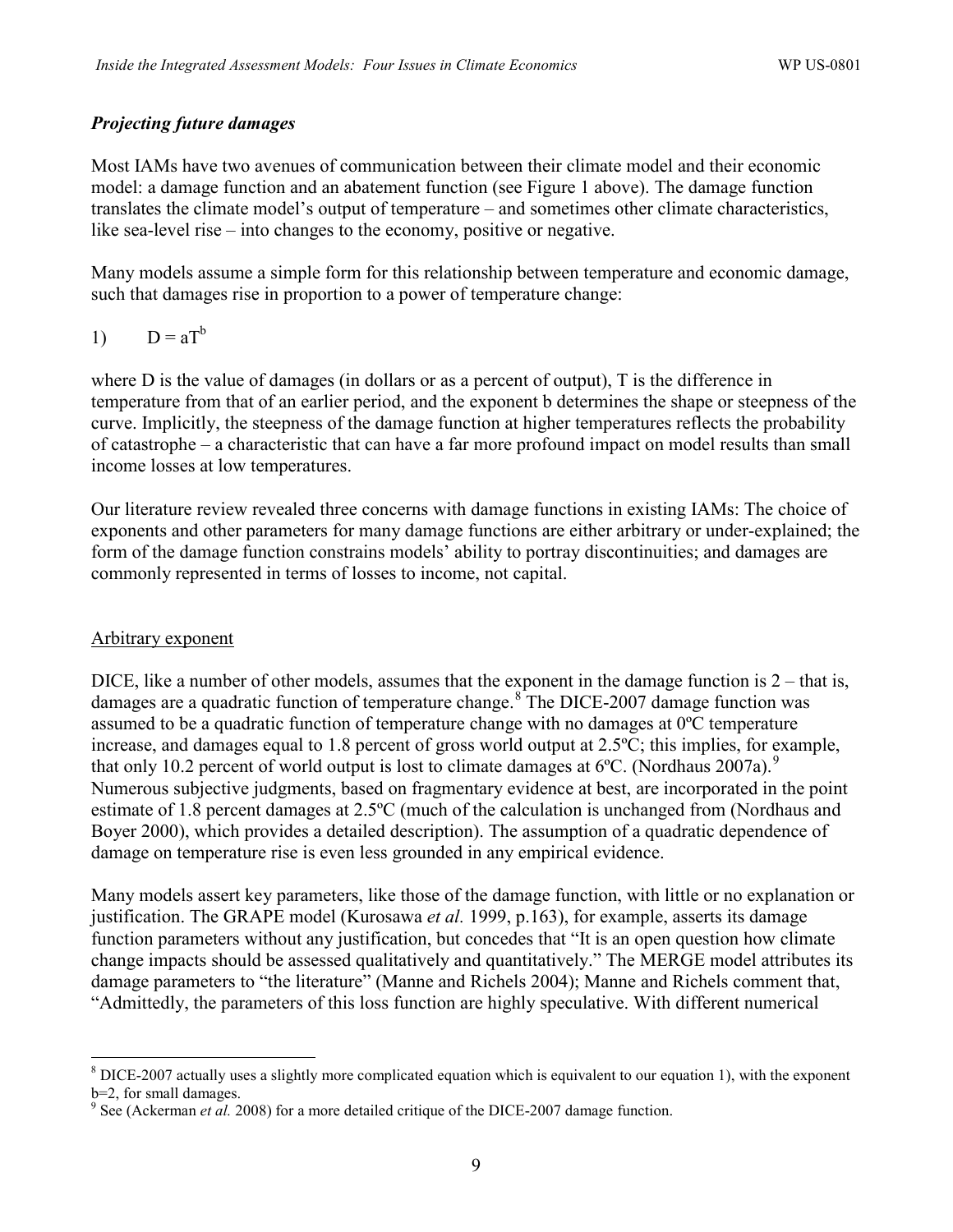values, different abatement policies will be optimal. This helps to explain why there is no current international consensus on climate policy." (p.2-3)

Our review of the literature uncovered no rationale, whether empirical or theoretical, for adopting a quadratic form for the damage function – although the practice is endemic in IAMs, especially in those that optimize welfare. PAGE2002 (Hope 2006) uses a damage function calibrated to match DICE, but makes the exponent an uncertain (Monte Carlo) parameter, with minimum, most likely, and maximum values of 1.0, 1.3, and 3.0, respectively. Sensitivity analyses of the Stern Review (Stern et al. 2006) results, which were based on PAGE2002, show that fixing the exponent at 3 – assuming damages are a cubic function of temperature – increases annual damages by a remarkable 23 percent of world output (Dietz *et al.* 2007). Thus the equally arbitrary assumption that damages are actually a cubic function of temperature rather than quadratic would have a very large effect on IAM results, and consequently on their policy implications.

### **Continuity**

Damage functions are often defined to be continuous across the entire range of temperature rise, even though it is far from certain that climate change will in fact be gradual and continuous. Several climate feedback processes point to the possibility of an abrupt discontinuity at some uncertain temperature threshold or thresholds. However, only a few IAMs instead model damages as discontinuous, with temperature thresholds at which damages jump to much worse, catastrophic outcomes.

Two leading models incorporate some treatment of catastrophic change, while maintaining their continuous, deterministic damage functions. MERGE (Manne and Richels 2004) assumes all incomes fall to zero when the change in temperature reaches  $17.7 \text{ °C}$  – which is the implication of the quadratic damage function in MERGE, fit to its assumption that rich countries would be willing to give up 2 percent of output to avoid 2.5 ºC of temperature rise. This formulation deduces an implicit level of catastrophic temperature increase, but maintains the damage function's continuity. DICE-2007 (Nordhaus 2007b) models catastrophe in the form of a specified (moderately large) loss of income, which is multiplied by a probability of occurrence (an increasing function of temperature), to produce an expected value of catastrophic losses. This expected value is combined with estimates of noncatastrophic losses, to create the DICE damage function; that is, it is included in the quadratic damage function discussed above.

In the PAGE2002 model (Hope 2006), the probability of a catastrophe increases as temperature rises above some specified temperature threshold. The threshold at which catastrophe first becomes possible, the rate at which the probability increases as temperature rises above the threshold, and the magnitude of the catastrophe when it occurs, are all Monte Carlo parameters with ranges of possible values.

#### Income damages

Damages are commonly modeled in IAMs as losses to income or consumption, leaving capital stocks and productivity undiminished for future use. For example, non-catastrophic damages in the DICE-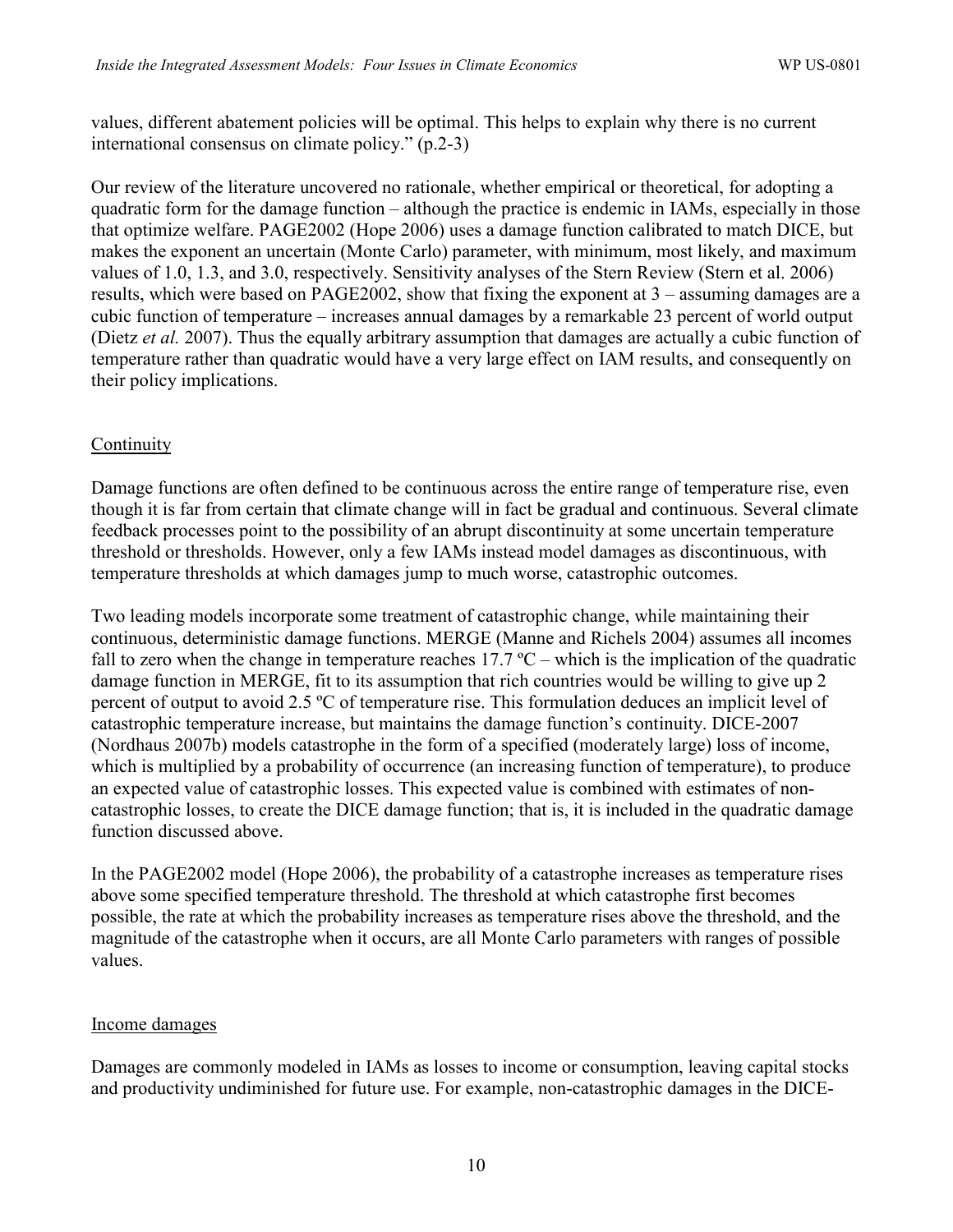2007 model (Nordhaus 2007a) include impacts to agriculture, "other vulnerable markets", coastal property from sea-level rise, health, time-use, and "human settlements and natural ecosystems", all of which are subtracted directly from total economic output. Many of these categories seem more like reductions to capital than income, especially coastal property and human settlements damages. Others seem like they would have multi-period effects on the marginal productivity of capital or labor, that is, the ability of technology to transform capital and labor into income; damages to agricultural resources and health are good examples of longer-term changes to productivity.

When damages are subtracted from output, the implication is that these are one time costs that are taken from consumption, with no effects on capital, production, or consumption in the next period – an unrealistic assumption even for the richest countries, as attested by the ongoing struggle to rebuild New Orleans infrastructure, still incomplete three years after Hurricane Katrina. FUND (Tol 1999) is unusual among welfare optimizing IAMs in that it models damages as one-time reductions to both consumption and investment, where damages have lingering "memory" effects determined by the rate of change of temperature increase.

It would be possible to develop an IAM that modeled climate damages as, at least in part, losses of capital stock and/or decreases in productivity. This would require a model design only slightly more complicated than the common structure sketched in Figure 1: climate damages would alter the inputs to the production function that determines output, or the parameters of that function which express productivity, rather than just reducing the amount of available output after it is constructed. It would build in "memory," with multi-period consequences of major climate impacts, a realistic feature that could be implemented relatively transparently.

# **IV. Equity across time and space**

Most climate economic models implicitly assume that little attention is needed to the problems of equity across time and space. In the area of intertemporal choice, most models have high discount rates that inflate the importance of the short-term costs of abatement relative to the long-term benefits of averted climate damage. Together with the common assumption that the world will grow richer over time, discounting gives greater weight to earlier, poorer generations relative to later, wealthier generations.

Equity between regions of the world, in the present or at any moment in time, is intentionally excluded from most IAMs, even those that explicitly treat the regional distribution of impacts. In such regionally disaggregated models, any simple, unconstrained attempt to maximize human welfare would generate solutions that include large transfers from rich to poor regions. To prevent this "problem" from dominating their results, IAMs employ "Negishi welfare weights" (based on theoretical analysis in (Negishi 1972)), which constrain possible solutions to those which are consistent with the existing distribution of income. In effect, the Negishi procedure imposes an assumption that human welfare is more valuable in richer parts of the world.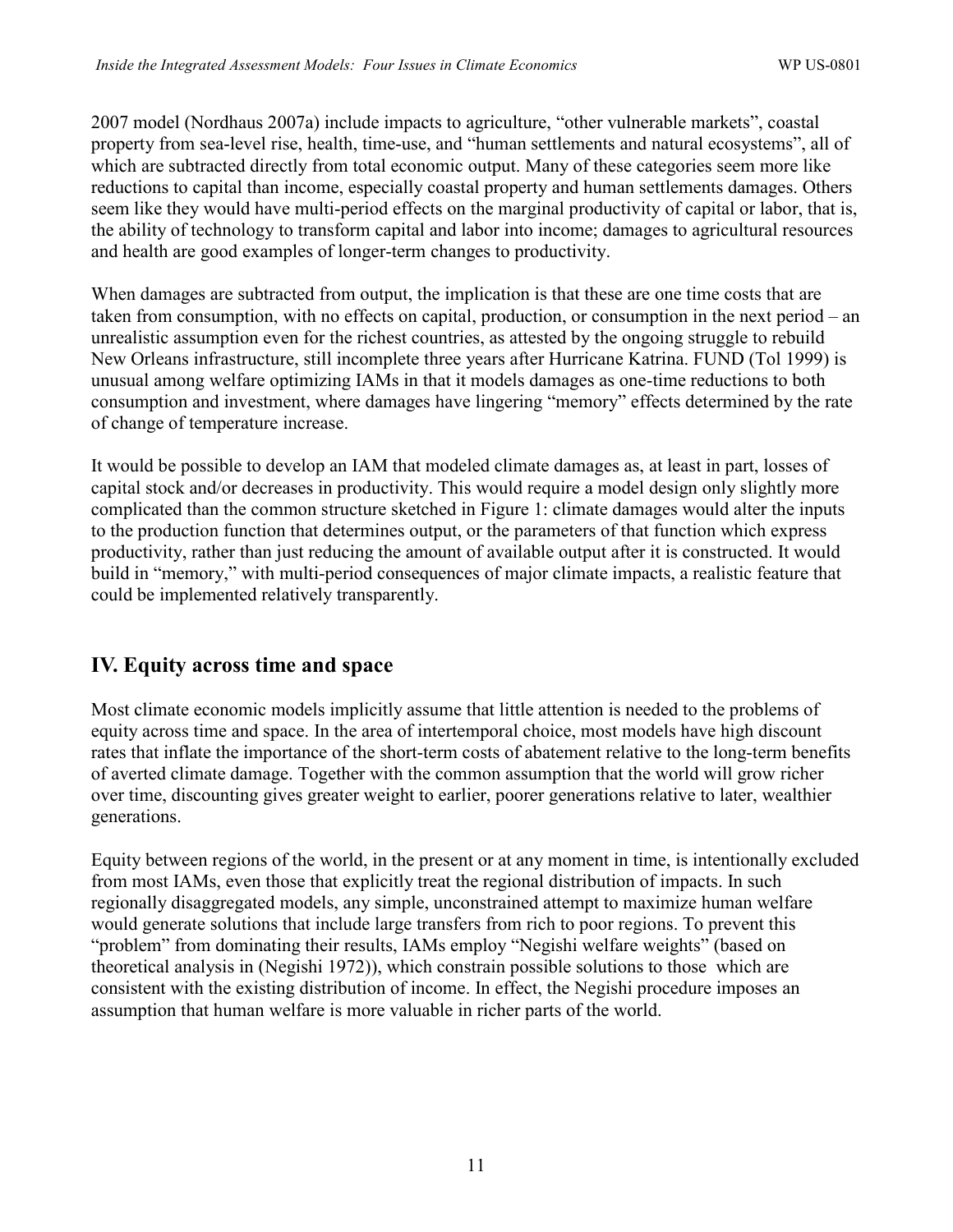#### *Equity across time*

The impacts of climate change, and of greenhouse gas mitigation, will stretch centuries or even millennia into our future. Models that estimate welfare, income, or costs over many years must somehow value gains and losses from different time periods. The early work of Frank Ramsey (Ramsey 1928) provides the basis for the widely used "prescriptive" approach, in which there are two components of the discount rate: the rate of pure time preference, or how human society feels about costs and benefits to future generations, regardless of the resources and opportunities that may exist in the future; and a wealth-based component – an elasticity applied to the rate of growth of real consumption – that reflects the diminishing marginal utility of income over time as society becomes richer.

Algebraically, the discount rate,  $r(t)$ , combines these two elements: it is the rate of pure time preference, ρ, plus the product of the elasticity of marginal utility with respect to consumption per capita, η, and the growth rate of income or consumption per capita, g(t).

$$
2) \qquad r(t) = \rho + \eta g(t)
$$

Because climate change is a long-term problem involving long time lags, climate-economics models are extremely sensitive to relatively small changes in the assumed discount rate. There are longstanding debates on the subject, which are summarized well in the Stern Review (Stern et al. 2006). Remarkably, given the prominence of the discount rate debates, the model descriptions for many IAMs do not state the discount rate they use, or any of its components. Indeed, a number of papers refer to discounting but offer no information about the rates and methodologies they use. Some use the alternative, "descriptive" approach to discounting, where the market rate of interest or capital growth is taken to represent the discount rate.<sup>[10](#page-12-0)</sup> These analyses typically either set the discount rate at 5 percent, or at an unspecified market rate of interest (for example, Charles River Associates' MS-MRT (Bernstein *et al.* 1999), a general equilibrium model).

Choices about the discount rate inevitably reflect value judgments made by modelers. The selection of a value for the pure rate of time preference is a problem of ethics, not economic theory or scientific fact. Pure time preference of 0 would imply that (holding real incomes constant) benefits and costs to future generations are just as important as the gains and losses that we experience today. The higher the rate of pure time preference, the less we value harm to future generations from climate change and the less we value the benefits that we can confer on future generations by averting climate change. Pure rates of time preference found in this literature review range from 0.1 percent in the Stern Review's PAGE2002 analysis (Hope 2006) to 3 percent in RICE-2004 (Yang and Nordhaus 2006).

Only a few model descriptions directly state their elasticity of marginal utility of consumption and growth rate, although the use of this elasticity, implying that marginal utility declines as consumption grows, is common to many IAMs. In DICE-2007 (Nordhaus 2008), the pure rate of time preference is 1.5 percent, elasticity of the marginal utility of consumption is set at 2, and per capita consumption begins growing at 1.6 percent per year but slows to 1 percent over the course of 400 years. The total discount rate for DICE-2007, therefore, declines from 4.7 percent in 2005 down to 3.5 percent in 2395. In the Stern Review's version of PAGE2002 (Hope 2006), the pure rate of time preference is 0.1

<span id="page-12-0"></span><sup>&</sup>lt;sup>10</sup> The terminology of descriptive and prescriptive approaches was introduced and explained in (Arrow *et al.* 1996).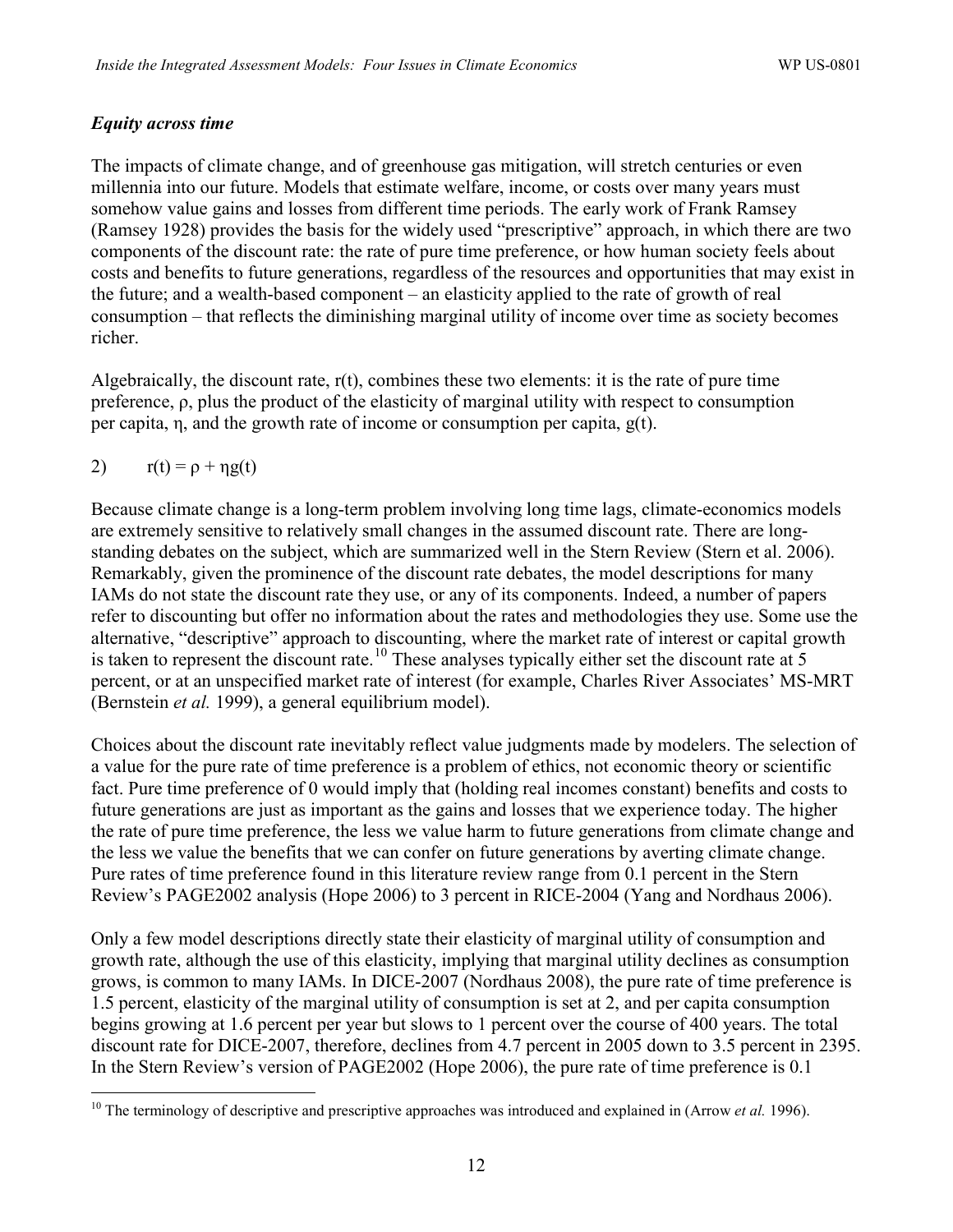percent, the elasticity of the marginal utility of consumption is set at 1, and the growth in per capita consumption averages 1.3 percent, for a total discount rate of 1.4 percent.

A higher elasticity of marginal utility of income reflects a greater emphasis on equity: as long as the elasticity is greater than zero, an increase in income or consumption to a poorer person is worth more to our social welfare than the same absolute increase in income to a richer person.<sup>[11](#page-13-0)</sup> PAGE2002's elasticity of 1 implies a logarithmic utility function. When utility is assumed to be equal to the logarithm of per capita income, a percentage change in income has the same effect on utility regardless of the level of income. For example, a \$100 increase to the income of someone with an income of \$1000 would have the same impact on utility as a \$1 million increase to the income of someone with \$10 million.

DICE-2007's elasticity of 2 indicates that utility is proportional to 1 minus the inverse of per capita consumption – a function that is more concave than the natural log – which therefore places a greater emphasis on improvements to income for those at low income levels. Because DICE is a global model – lacking regional disaggregation – there is only one utility function for the world as a whole; the practical upshot of this is that the diminishing marginal utility of income is applicable only in comparisons across time (e.g. the present generation versus the future) and not in comparisons across different regions or socio-economic characteristics (e.g. Africa versus North America today, or at any given point in time).

The four cost minimization models included in this literature review – GET-LFL (Hedenus *et al.* 2006), MIND (Edenhofer, Lessmann and Bauer 2006), DNE21+ (Sano *et al.* 2006), and MESSAGE-MACRO (Rao *et al.* 2006) – all report a 5 percent discount rate.<sup>[12](#page-13-1)</sup> The ethical issues involved in discounting abatement costs are somewhat more straightforward than those involved in discounting welfare. Abatement technologies have well-defined monetary prices, and thus are more firmly situated within the theoretical framework for which discounting was developed. Many abatement costs would occur in the next few decades – over spans of time which could fit within the lifetime and personal decisions of a single individual. To pay for \$1000 worth of abatement fifty years from now, for example, one can invest \$230 today in a low-risk bond with 3 percent annual interest. On the other hand, welfare optimization models must inevitably assign subjective, contestable values to the losses and gains to future generations that are difficult to monetize, such as the loss of human life or the destruction of ecosystems. No investment today can adequately compensate for a loss of life or irreversible environmental damage; and even if an agreeable valuation were established, there is no existing, or easily imagined, mechanism for compensating victims of climate change several hundred years in the future.

### *Equity across space*

IAMs that optimize welfare for the world as a whole – modeled as one aggregate region – maximize the result of a single utility function by making abatement and investment choices that determine the

<span id="page-13-0"></span><sup>&</sup>lt;sup>11</sup> If the elasticity of the marginal utility of consumption is a constant  $\eta$ , as in equation 2), and per capita consumption is c, then utility =  $c^{(1-\eta)}$ /(1-η), except when  $\eta=1$ , when utility = ln c. See the Stern Review technical annex to Chapter 2 on discounting or other standard works on the subject for explanation (Stern et al. 2006).

<span id="page-13-1"></span> $^{12}$  The MIND model (Edenhofer, Lessmann and Bauer 2006), which combines cost minimization with welfare maximization, uses a pure rate of time preference of 1 percent and a total discount rate of 5 percent.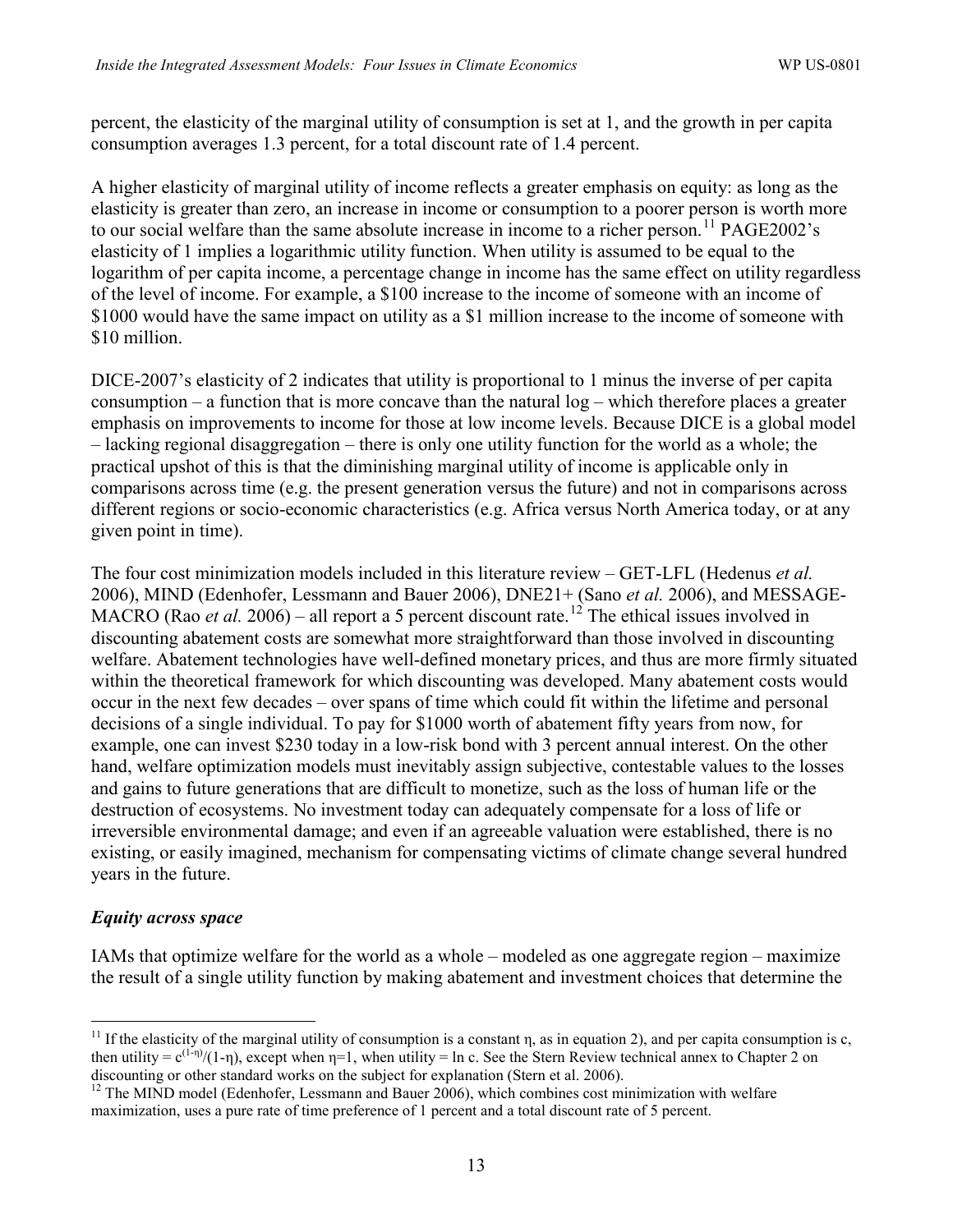emissions of greenhouse gases; emissions then determine climate outcomes and damages, one of the inputs into utility. This utility function is a diminishing function of per capita income or per capita consumption. The IAM chooses emission levels for all time periods simultaneously – when more emissions are allowed, future periods lose income to climate damages; when emissions are lowered, abatement costs decrease current income.

The model's optimizing protocol (or more picturesquely, the putative social planner) balances damages against abatement costs with the goal of maximizing utility – not income or consumption. Because utility is modeled with diminishing returns to income, the additions and subtractions to income caused by climate change are only one input into the optimizing decision. The optimal result also depends on the per capita income level of the time period in which the change to income occurs. A change to income in a rich time period is given a lower weight than an identical change to income in a poor time period (even if the rate of pure time preference is zero). If, as usual, per capita income and consumption are projected to keep growing, the future will be richer than the present. Under that assumption, a more rapidly diminishing marginal utility of income means that the richer future matters less, in comparison to the relatively poorer present.

Regional welfare optimizing IAMs apply the same logic, but with separate utility functions for each region. The model is solved by choosing abatement levels that maximize the sum of utility in all regions. Seemingly innocuous, the disaggregation of global IAMs into component regions raises a gnarly problem for modelers: with identical, diminishing marginal returns to income in every region, the model can increase utility by moving income towards the poorest regions – whether in allocating regionally specific damage and abatement costs, or inducing transfers between regions for the purpose of fostering technical change, or funding adaptation, or purchasing emission allowances, or any other channel available in the model for inter-regional transfers.

Modelers have typically taken this tendency toward equalization of income as evidence of the need for a technical fix. In order to model climate economics without any distracting rush toward global equality, many models apply the little-known technique of "Negishi weights." (Negishi 1972) Stripped of its complexity, the Negishi procedure assigns larger weight to the welfare of richer regions, thereby eliminating the global welfare gain from income redistribution. For examples of how this procedure is discussed in the climate-economics literature see (Kypreos 2005, p.2723; Peck and Teisberg 1997, p.4; Yang and Nordhaus 2006, p.738, 731).

In more detail, the technical fix involves establishing a set of weights for the regional utility functions. The model is run first with no trade or financial transfers between regions; the regional pattern of per capita income and marginal product of capital from that autarkic (no-trade) run is then used to set the so-called Negishi weights, for each time period, that equalize the marginal product of capital across all regions. Since the marginal product of capital is higher in lower-income regions, the Negishi weights give greater importance to utility in higher-income areas. In a second iteration, the normal climateeconomics model, with transfers possible between regions, is restored, and the Negishi weights are hard-wired into the model's utility function. The result, according to the model descriptions, is that the models act as if the marginal product of capital were equal in all regions and, therefore, no transfers are necessary to assuage the redistributive imperative of diminishing marginal returns. (For an example of the Negishi weights methodology see (Yang and Nordhaus 2006) or (Manne and Richels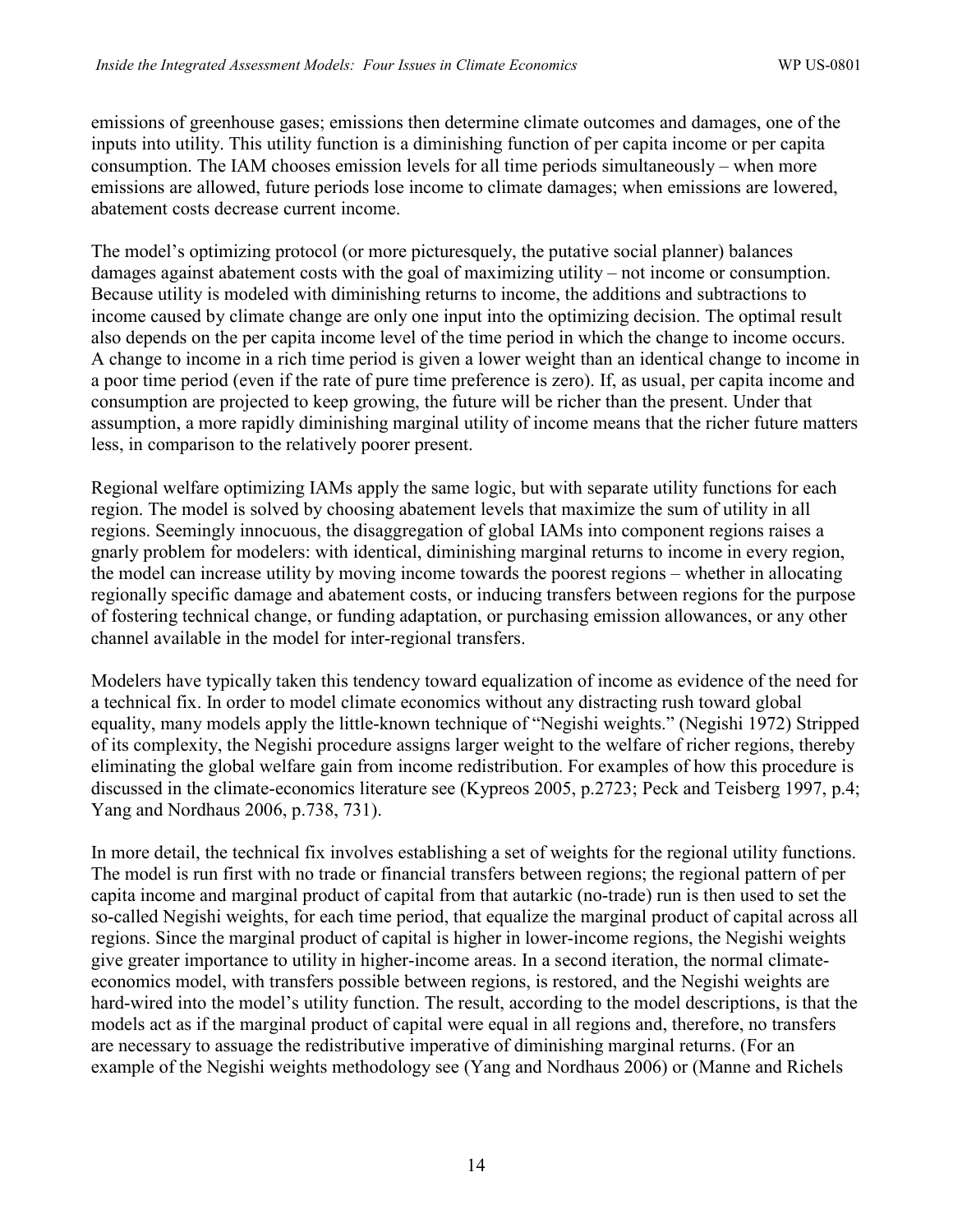2004).) The (usually) unspoken implication is that the models are acting as if human welfare is more valuable in the richer parts of the world.

Describing the addition of Negishi weights to regional welfare optimization models as a mere technical fix obscures a fundamental assumption about equity. Negishi weights cause the models to maximize welfare as if every region already had the same income per capita – suppressing the obvious reality of vastly different regional levels of welfare, which the models would otherwise highlight and seek to alleviate (Keller *et al.* 2003; Manne 1999; Nordhaus and Yang 1996).

In IAMs that do not optimize welfare, assumptions regarding the interregional effects of a diminishing marginal utility of income are not negated by Negishi weights. For example, in the PAGE2002 (Hope 2006) model – a simulation model that reports regional estimates – no radical equalization of per capita income across regions occurs because utility is not maximized.[13](#page-15-0) In a recent assessment of the Stern Review (Stern et al. 2006), Partha Dasgupta (Dasgupta 2007) argues on equity grounds that the PAGE2002 model has an insufficient elasticity of the marginal utility of consumption (recall that PAGE uses  $\eta$ =1) – or too little emphasis on interregional equity; Dasgupta advocates an  $\eta$ , or elasticity of marginal utility of income, in the range of 2 to 4 (and advocates, as well, the income transfers that would result from that elasticity in a non-Negishi world).

By including discounting over time as well as Negishi weights, welfare optimizing IAMs accept the diminishing marginal utility of income for intergenerational choices, but reject the same principle in the contemporary, interregional context. Some justification is required if different rules are to be applied in optimizing welfare across space than those used when optimizing welfare across time. At the very least, a climate-economics model's ethical implications should be transparent to the end users of its analyses. While ethical concerns surrounding discounting have achieved some attention in policy circles, the highly technical but ethically crucial Negishi weights are virtually unknown outside the rarified habitat of integrated assessment modelers and theoretical welfare economists. The Negishi procedure conceals one strong, controversial assumption about welfare maximization, namely that existing regional inequalities are not legitimate grounds for shifting costs to wealthier regions, but inequalities across time are legitimate grounds for shifting costs to wealthier generations. Other assumptions, needless to say, could be considered.

# **IV. Abatement costs and the endogeneity of technological change**

The analysis of abatement costs and technological change is crucial to any projection of future climate policies. An unrealistic picture of fixed, predictable technological change, independent of public policy, is often assumed in IAMs – as is the treatment of investment in abatement as a pure loss. These choices are mathematically convenient, but prevent analysis of policies to promote and accelerate the creation of new, low-carbon technologies. This oversimplification supports the questionable conclusion that the best policy is to avoid immediate, proactive abatement, and wait for automatic technical progress to reduce future abatement costs.

<span id="page-15-0"></span><sup>&</sup>lt;sup>13</sup> Earlier versions of PAGE2002, in fact, applied equity weights that boost the relative importance of outcomes in developing countries; the Stern Review modeling effort dropped the equity weights in favor of a more explicit discussion of regional inequality (Chris Hope, personal communication, 2008).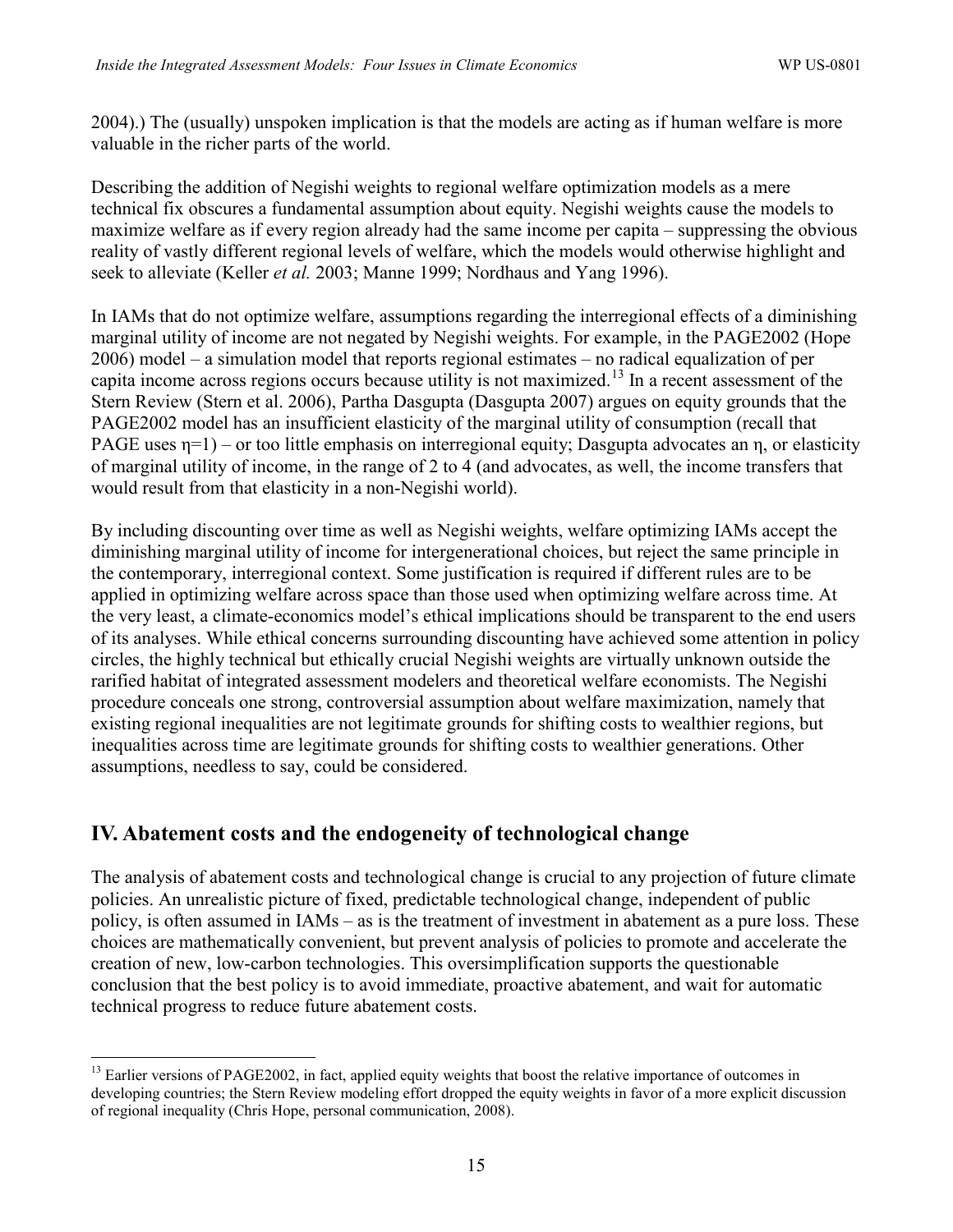#### *Choices in modeling abatement technology*

There have been rapid advances in recent years in the area of modeling endogenous technological change. A review by the Innovation Modeling Comparison Project (Edenhofer, Lessmann, Kemfert *et al.* 2006; Grubb *et al.* 2006; Köhler *et al.* 2006) offers a very thorough description of the most recent attempts to model endogeneity and induced technological innovation – an effort that we will not attempt to reproduce here. Instead, this section briefly discusses three choices that all IAM modelers must make with regard to their representation of abatement technology: how to model increasing returns; how much technological detail to model; and how to model macroeconomic feedback.

Many models, especially general equilibrium models, assume technologies are characterized by decreasing returns to scale (meaning that doubling all inputs yields less than twice as much output), a provision which ensures that there is only one, unique equilibrium result. The assumption of decreasing returns may be realistic for resource-based industries such as agriculture or mining, but it is clearly inappropriate to many new, knowledge-based technologies – and indeed, it is inappropriate to many branches of old as well as new manufacturing, where bigger is better for efficiency, up to a point. Some industries exhibit not only increasing returns in production, but also "network economies" in consumption – the more people that are using a communications network or a computer operating system, the more valuable that network or operating system is to the next user.

The problem for modeling is that increasing returns and network economies introduce path dependence and multiple equilibria into the set of possible solutions. Small events and early policy choices may decide which of the possible paths or output mixes the model will identify as "the solution". An inferior computer operating system, energy technology, or other choice may become "locked in" – the established standard is so widely used, and so low-priced because it is produced on such a large scale, that there is no way for individual market choices to lead to a switch to a technologically superior alternative. Modeling increasing returns, path dependence, and multiple equilibria can bring IAMs closer to a realistic portrayal of the structure and nature of emissions abatement and economic development options, but at the expense of making models more difficult to construct and model results more difficult to interpret.

Knowledge spillovers are also related to increasing returns. Some of the returns to research and development are externalities, that is, they impact on third parties – other companies, industries, or countries. Because of the public goods character of knowledge, its returns cannot be completely appropriated by private investors. Without public incentives for research and development, private firms will tend to under-invest in knowledge, with the result that the total amount of research and development that occurs is less than would be socially optimal.

Increasing returns are modeled either as a stock of knowledge capital that becomes an argument in the production function, or as learning curves that lower technological costs as cumulative investments in physical capital or research and development grow.

A second choice that IAM modelers must make is how much technological detail to include. This encompasses not only whether to model increasing returns but also how many regions, industries, fuels, abatement technologies, or end uses to include in a model. A more detailed technology sector can improve model accuracy but there are limits to the returns from adding detail – at some point, data requirements, spurious precision, and loss of transparency begin to detract from a model's usefulness.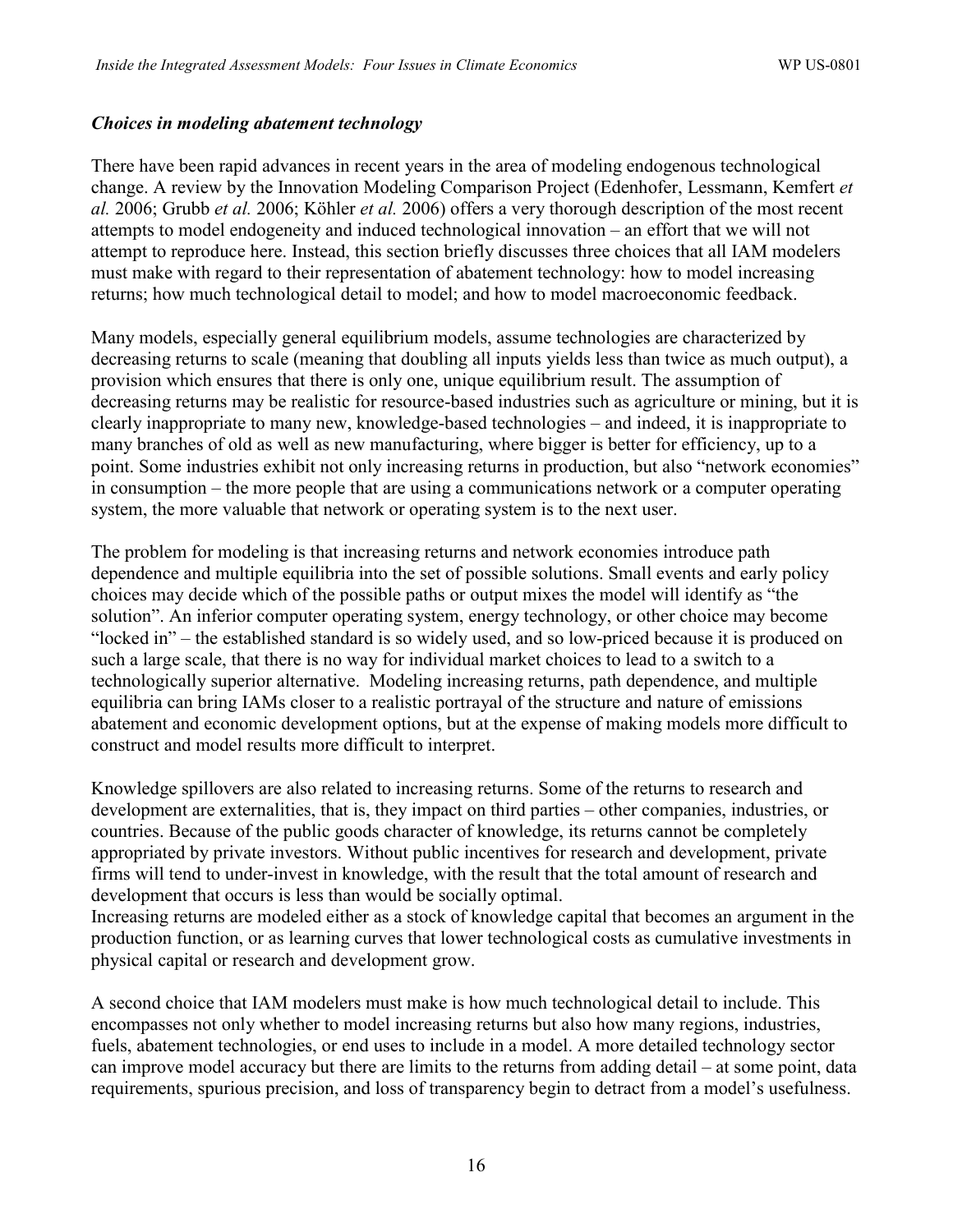On the other hand, a failure to model sufficient technological diversity can skew model results. Abatement options such as renewable energy resources, energy efficiency technologies, and behavioral shifts serve to limit abatement costs; models without adequate range of abatement options can exaggerate the cost of abatement, and therefore recommend less abatement effort, than a more complete model would.

The final modeling choice is how to portray macroeconomic feedback from abatement to economic productivity. A common approach is to treat abatement costs as a pure loss of income, a practice that is challenged by new models of endogenous technological change, but still employed in a number of IAMs, such as DICE-2007 (Nordhaus 2008). Two concerns seem of particular importance. Modeling abatement costs as a dead-weight loss implies that there are no "good costs" – that all money spent on abatement is giving up something valuable and thereby diminishing human welfare. But many costs do not fit this pattern: money spent wisely can provide jobs or otherwise raise income, and can build newer, more efficient capital. A related issue is the decision to model abatement costs as losses to income. Abatement costs more closely resemble additions to capital, rather than subtractions from income. (A similar argument can be made regarding many kinds of damage costs: see the earlier section on projecting future damages.)

### *Cost minimization models*

Many of the IAMs making the most successful inroads into modeling endogenous technological change are cost minimization models. All four of the cost minimization models reviewed in this study – GET-FL (Hedenus *et al.* 2006), DNE21+ (Sano *et al.* 2006), MIND (Edenhofer, Lessmann and Bauer 2006), and MESSAGE-MACRO (Rao *et al.* 2006) – include learning curves for specific technologies and a detailed rendering of alternative abatement technologies.

GET-FL, DNE21+, MIND, and MESSAGE-MACRO are all energy systems models that include greenhouse gas emissions but not climate change damages. These models include various carbon-free abatement technologies, carbon capture and storage, and spillovers within clusters of technologies. GET-FL has learning curves for energy conversion and investment costs. DNE21+ has learning curves for several kinds of renewable energy sources and a capital structure for renewables that is organized in vintages. Both MIND and MESSAGE-MACRO combine an energy system model with a macroeconomic model. MIND has learning curves for renewable energy and resource extraction research; development investments in labor productivity; trade-offs between different types of research and development investment; and a vintaged capital structure for renewables and carbon capture and storage technologies. MESSAGE-MACRO models interdependencies from resource extraction, imports and exports, conversion, transport and distribution to end-use services; declining costs in extraction and production; and learning curves for several energy technologies (Edenhofer, Lessmann, Kemfert *et al.* 2006; Köhler *et al.* 2006).

These energy system models demonstrate the potential for representing induced innovation and endogeneity in technological change. Unfortunately, the very fact of their incredible detail of energy resources, technologies and end uses leads to a separate problem of unmanageably large and effectively opaque results in the most complex IAMs. (For example, the RITE Institute's DNE21+ models historical vintages, eight primary energy sources and four end-use energy sectors, along with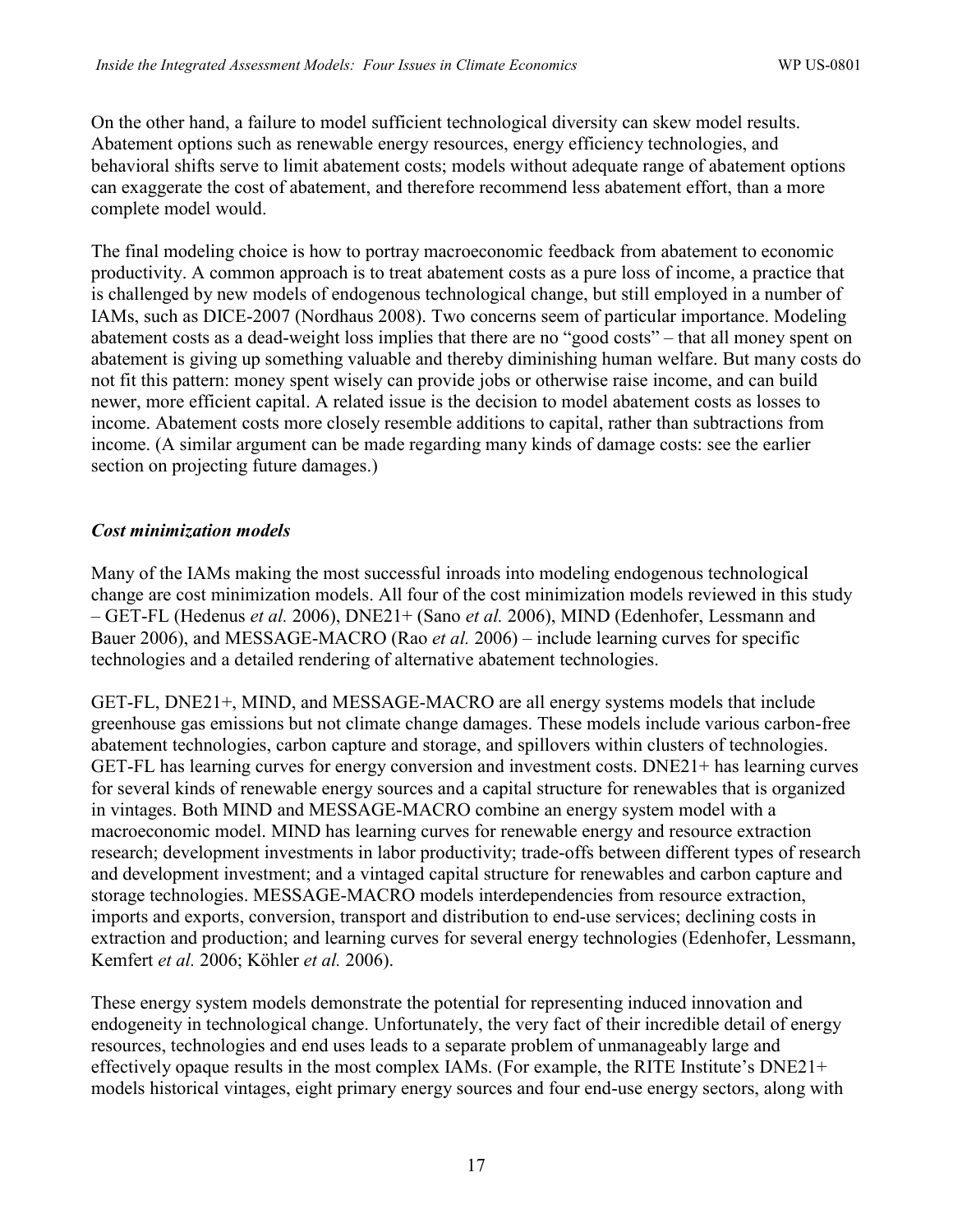five carbon capture and storage methods, several energy conversion technologies, and separate learning curves for technologies like wind, photovoltaics and fuel cells.) A model is constructed at the level of detail achievable from present day energy sector data, providing accuracy in the base year calculations. Then the model is extended into the future based on unknowable and untestable projections, turning historical accuracy into spurious precision in future forecasts. A high level of specificity about the future of the energy sector cannot be sustained over the number of years or decades necessary to analyze the slow, but inexorable, advance of climate change.

### **VI. Conclusions**

The best-known climate-economics models weigh the costs of allowing climate change to continue against the costs of stopping or slowing it, and thus recommend a "best" course of action: one that, given the assumptions of the model, would cause the least harm. The results of such models are, of course, only as good as their underlying structures and parameter values.

Analysis of climate change, in economics as well as in science, inescapably involves extrapolation into the future. To understand and respond to the expected changes, it is essential to forecast what will happen at greenhouse gas concentrations and temperature levels that are outside the range of human experience, under regimes of technological progress and institutional evolution that have not yet even been envisioned. While some progress has been made toward a consensus about climate science modeling, there is much less agreement about the economic and societal laws and patterns that will govern future development.

IAMs seek to represent both the impacts of changing temperature, sea level, and weather on human livelihoods, and the effects of public policy decisions and economic growth on greenhouse gas emissions. IAMs strive not only to predict future economic conditions but also to portray how we value the lives, livelihoods, and natural ecosystems of future generations – how human society feels about those who will inherit that future. The results of economic models depend on theories about future economic growth and technological change, and on ethical and political judgments.

Model results are driven by conjectures and assumptions that do not rest on empirical data and often cannot be tested against data until after the fact. To the extent that climate policy relies on the recommendations of IAMs, it is built on what looks like a "black box" to all but a handful of researchers. Better-informed climate policy decisions might be possible if the effects of controversial economic assumptions and judgments were visible, and were subjected to sensitivity analyses.

Our review of the literature has led to several concrete lessons for model development:

- Many value-laden technical assumptions are crucial to policy implications, and should be visible for debate. Existing models often bury assumptions deep in computer code and parameter choices, discouraging discussion. Ultimately, results are often driven by these core assumptions, rather than by the technical apparatus.
- Crucial scientific questions like the value of the climate sensitivity parameter and the threshold and probability for huge, irreversible catastrophe – remain uncertain. Most IAMs use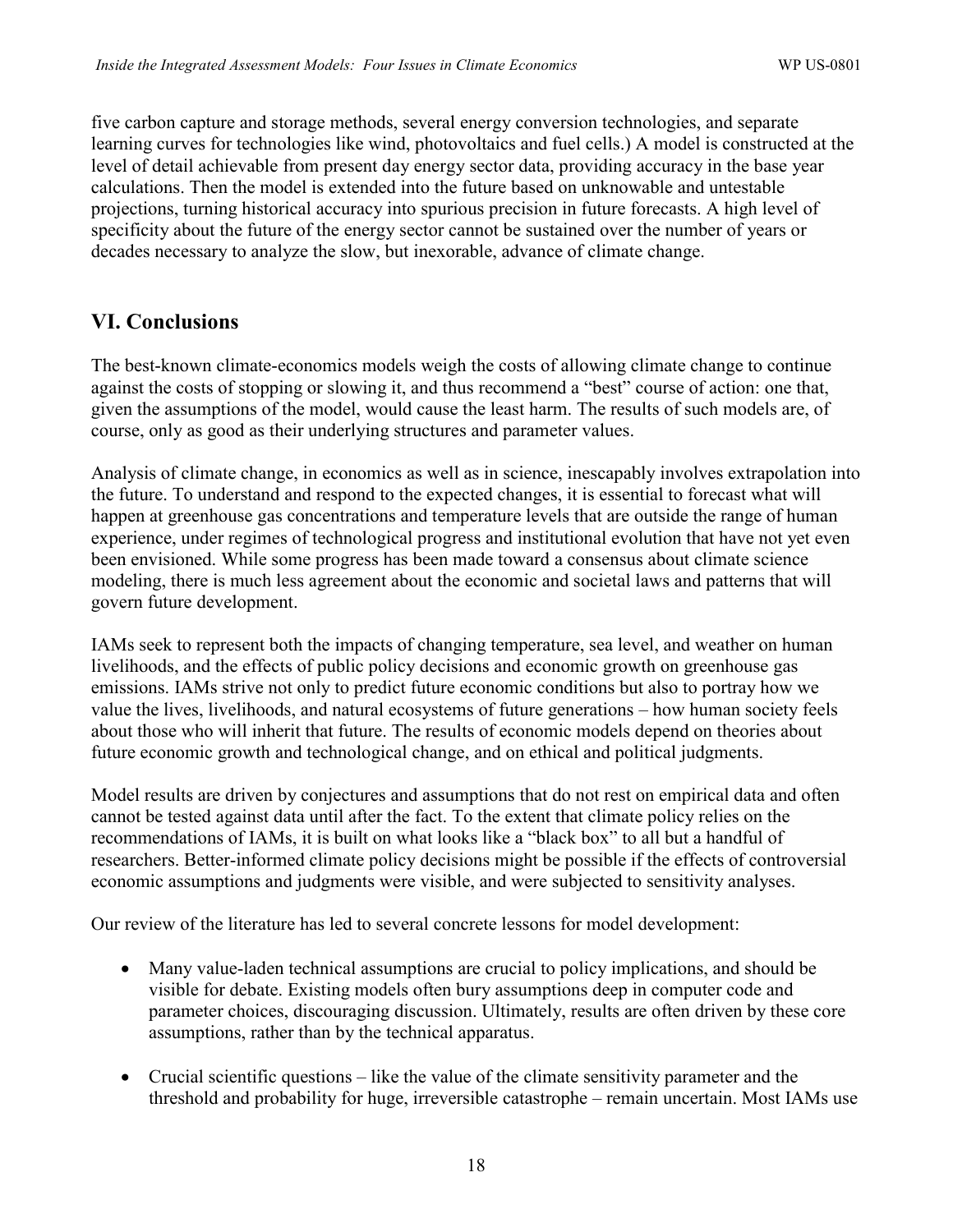central or average estimates, and ignore catastrophic risk. Those few that use Monte Carlo analysis often truncate distributions, de-emphasizing or excluding low-probability, high-cost outcomes. A broader embrace of the full range of uncertainty is required, and will likely lead to different results.

- Modeling climate economics requires the projection of damages at temperatures outside the historical experience. Many models arbitrarily assume that damages grow as the square of temperature change, calibrated to one or two speculative point estimates of low-temperature damages. Almost all models treat climate damages as losses of current income rather than decreases in capital stock. Alternative assumptions, which are at least as plausible, would lead to much greater estimates of damages, and more urgency about policies to address the problem.
- Today's actions affect the climate and economy of future generations, thus linking current and future welfare. Many models have high discount rates, inflating the importance of short-term abatement costs while trivializing long-term benefits of mitigation. A positive rate of pure time preference is common but controversial. As is widely recognized, a lower discount rate values the future more fully, and justifies an "optimal" policy of doing more, sooner, to mitigate climate change.
- Climate choices occur in an unequal world and inevitably affect opportunities for development. Most regionally disaggregated models use a technical device ("Negishi welfare weights") that freezes the current income distribution, constraining models to ignore the welfare benefits of movement toward inter-regional equality. Without this artificial limitation, modeling of climate and development would place much greater weight on the impacts on lowincome regions.
- Measures to induce or accelerate technological change will be crucial for a successful climate policy. Many IAMs model decreasing returns or assume that technological progress is exogenous, and treat abatement costs as an unproductive loss of income, not an investment in energy-conserving capital. Models of endogenous technical change and increasing returns are more complex but more realistic, allowing path dependence and multiple equilibria.

This review has highlighted several of the key shortcomings typically found in many of the climateeconomics models that are currently being used to inform climate policy. The models have improved over the years, including expanded treatment of externalities, technological innovation, and regional disaggregation. But there is still tremendous scope for further improvement, including more extensive sensitivity analyses and more rigorous examination of risk and uncertainty. And fundamentally subjective judgments, especially those that embody deeply value-laden assumptions, can be made more explicit.

What difference would it make to change these features of climate economics modeling? In the absence of a better model, we can only speculate about the results. Our guess is that the modifications we have proposed would make a climate economics model more consistent with the broad outlines of climate science models, portraying the growing seriousness of the problem, the ominous risks of catastrophe, and the need for immediate action.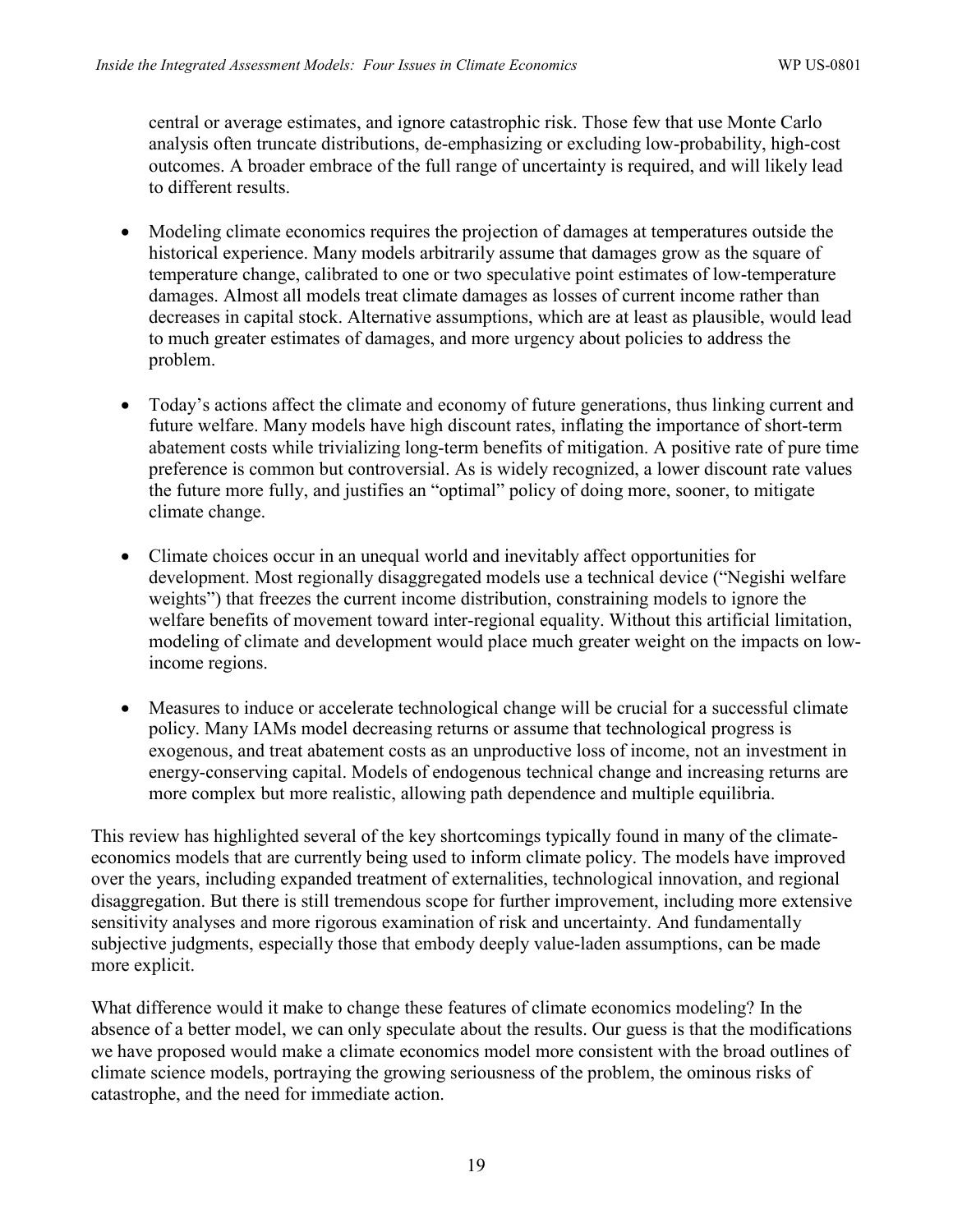# **References**

- Ackerman, Frank (2002). "Still Dead After All These Years: Interpreting the Failure of General Equilibrium Theory." Journal of Economic Methodology 9(2).
- Ackerman, Frank, Elizabeth A. Stanton and Ramón Bueno (2008). Fat Tails, Exponents and Extreme Uncertainty: Simulating Catestrophe in DICE. Somerville, MA, Stockholm Environment Institute -- U.S. Center.
- Arrow, K. J.*, et al.* (1996). Chapter 4 Intertemporal Equity, Discounting, and Economic Efficiency. Climate Change 1995 - Economic and Social Dimensions of Climate Change. Contribution of Working Group III to the Second Assessment Report of the IPCC. H. L. James P. Bruce, Erik F. Haites. New York, IPCC and Cambridge University Press: 125-144.
- Babiker, Mustafa*, et al.* (2008). A Forward Looking Version of the MIT Emissions Prediction and Policy Analysis (EPPA) Model, Report No. 161, MIT Joint Program on the Science and Policy of Global Change, Report No. 161.
- Barker, Terry*, et al.* (2006). "Decarbonizing the Global Economy with Induced Technological Change: Scenarios to 2100 using E3MG." Energy Journal Special Issue on Endogenous Technological Change and the Economics of Atmospheric Stabilisation: 241-258.
- Bernstein, Paul M*, et al.* (1999). "Effects of Restrictions on International Permit Trading: The MS-MRT Model." **Energy Journal** Special Issue on the Costs of the Kyoto Protocol: A Multi-Model Evalution: 221-256.
- Bosetti, Valentina, Carlo Carraro and Marzio Galeotti (2006). "The Dynamics of Carbon and Energy Intensity in a Model of Endogenous Technical Change." **Energy Journal Special Issue on** Endogenous Technological Change and the Economics of Atmospheric Stabilisation: 191-206.
- Clarke, L., et al. (2007). Model Documentation for the MiniCAM Climate Change Science Program Stabilization Scenarios: CCSP Product 2.1a, Report for the U.S. Department of Energy under Contract DE-AC05-76RL01830, Pacific Northwest National Laboratory PNNL-16735.
- Cooper, Adrian*, et al.* (1999). "The Economic Implications of Reducing Carbon Emissions: A Cross-Country Quantitative Investigation using the Oxford Global Macroeconomic and Energy Model." **Energy Journal Special Issue on The Costs of the Kyoto Protocal: A Multi-Model** Evaluation: 335-365.
- Crassous, Renaud, Jean-Charles Hourcade and Olivier Sassi (2006). "Endogenous Structural Change and Climate Targets Modeling experiments with Imaclim-R." **Energy Journal Special Issue on** Endogenous Technological Change and the Economics of Atmospheric Stabilisation: 259-276.
- Dasgupta, Partha (2007). "Comments on the Stern Review's Economics of Climate Change (revised December 12, 2006)." National Institute Economic Review 199(1): 4-7.
- Dietz, Simon, *et al.* (2007). "Reflections on the Stern Review (1): a robust case for strong action to reduce the risks of climate change." World Economics 8(1): 121-168.
- Dowlatabadi, Hadi (1998). "Sensitivity of climate change mitigation estimates to assumptions about technical change." Energy Economics 20: 473-493.
- Edenhofer, Ottmar, Kai Lessmann and Nico Bauer (2006). "Mitigation Strategies and Costs of Climate Protection: The Effects of ETC in the Hybrid Model MIND." Energy Journal Special Issue on Endogenous Technological Change and the Economics of Atmospheric Stabilisation: 207-222.
- Edenhofer, Ottmar*, et al.* (2006). "Induced Technological Change: Exploring its Implications for the Economics of Atmospheric Stabilization: Synthesis Report from the Innovation Modeling Comparison Project." **Energy Journal Special Issue on Endogenous Technological Change and** the Economics of Atmospheric Stabilisation: 57-108.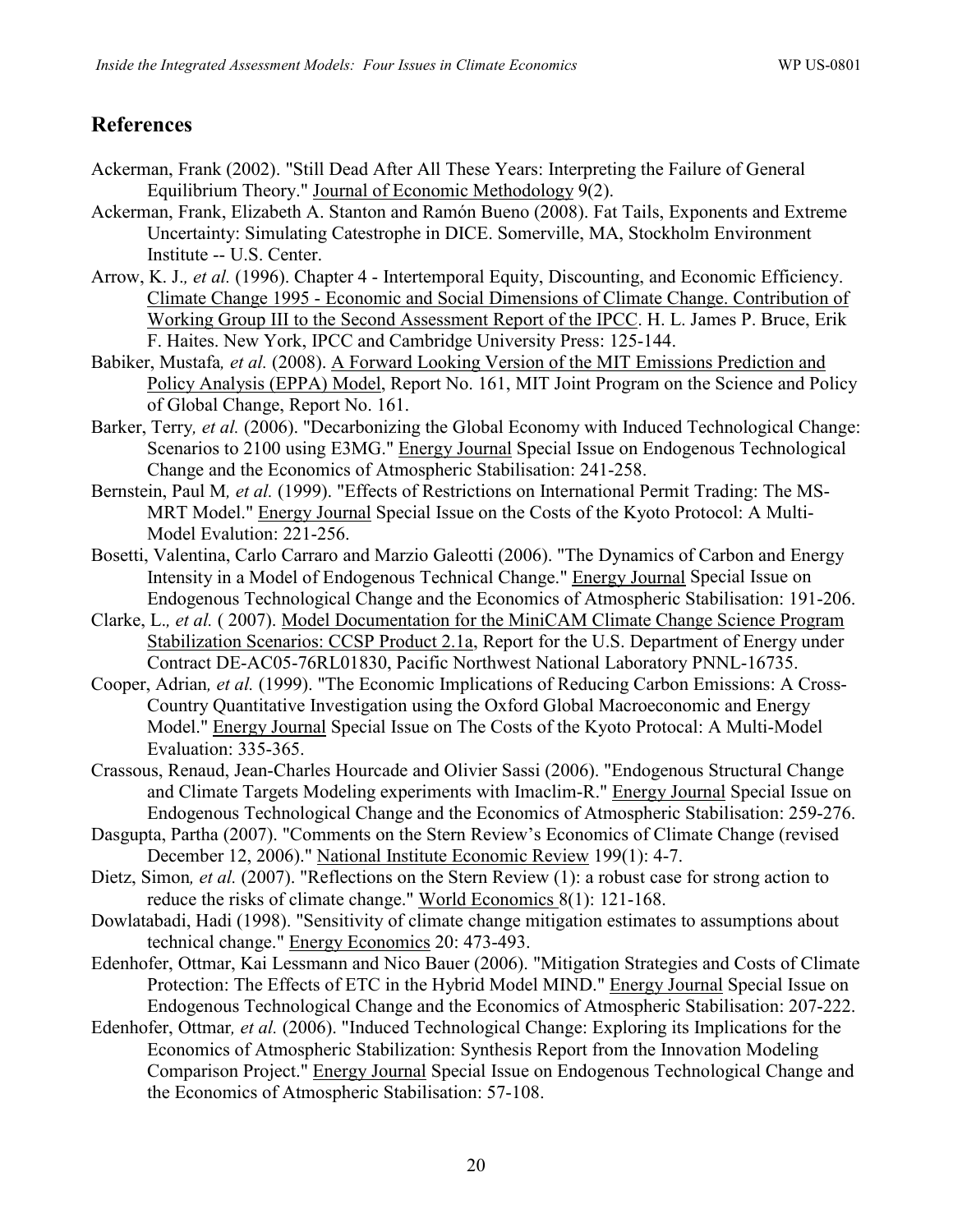- Edmonds, Jae, Hugh Pitcher and Ron Sands (2004). Second Generation Model 2004: An Overview, United States Environmental Protection Agency under contracts AGRDW89939464-01 and AGRDW89939645-01, Joint Global Change Research Institute and Pacific Northwest National Laboratory.
- Gerlagh, Reyer (2006). "ITC in a Global Growth-Climate Model with CCS: The Value of Induced Technical Change for Climate Stabilization." **Energy Journal Special Issue on Endogenous** Technological Change and the Economics of Atmospheric Stabilisation: 223-240.
- Gerlagh, Reyer (2008). "A climate-change policy induced shift from innovations in carbon-energy production to carbon-energy savings." Energy Economics 30: 425–448.
- Grubb, Michael, Carlo Carraro and John Schellnhuber (2006). "Technological Change for Atmospheric Stabilization: Introductory Overview to the Innovation Modeling Comparison Project." **Energy Journal Special Issue on Endogenous Technological Change and the** Economics of Atmospheric Stabilisation: 1-16.
- Hedenus, Fredrik, Christian Azar and Kristian Lindgren (2006). "Induced Technological Change in a Limited Foresight Optimization Model." Energy Journal Special Issue on Endogenous Technological Change and the Economics of Atmospheric Stabilisation: 109-122.
- Hope, Chris (2006). "The Marginal Impact of CO2 from PAGE2002: An Integrated Assessment Model Incorporating the IPCC's Five Reasons for Concern." Integrated Assessment Journal 6(1): 19-56.
- Jorgenson, Dale W., et al. (2004). U.S. Market Consequences of Global Climate Change, Arlington, VA, Pew Center on Global Climate Change.
- Kainuma, Mikiko, Yuzuru Matsuoka and Tsuneyuki Morita (1999). "Analysis of Post-Kyoto Scenarios: The Asian-Pacific Integrated Model." **Energy Journal Special Issue on the Costs of** the Kyoto Protocol: A Multi-Model Evalution: 207-220.
- Keller, Klaus*, et al.* (2003). Carbon Dioxide Sequestration: When And How Much?, Center for Economic Policy Studies, Princeton University.
- Kemfert, Claudia (2001). Economy-Energy-Climate Interaction: The Model Wiagem. NOTA DI LAVORO 71.2001 . Milano, Fondazione Eni Enrico Mattei.
- Köhler, Jonathan*, et al.* (2006). "The Transition to Endogenous Technical Change in Climate-Economy Models: A Technical Overview to the Innovation Modeling Comparison Project." Energy Journal Special Issue on Endogenous Technological Change and the Economics of Atmospheric Stabilisation: 17-56.
- Kurosawa, Atsushi (2004). "Carbon concentration target and technological choice." Energy Economics 26: 675-684.
- Kurosawa, Atsushi*, et al.* (1999). "Analysis of Carbon Emissions Stabilization Targets and Adaptation by Integrated Assessment Model." Energy Journal Kyoto Special Issue: 157-175.
- Kypreos, Socrates (2005). "Modeling experience curves in MERGE (model for evaluating regional and global effects)." Energy 30(14): 2721-2737.
- Kypreos, Socrates (2008). "Stabilizing global temperature change below thresholds: Monte Carlo analyses with MERGE." Journal of Computational Management Science 5(1-2): 141-170.
- Lejour, Arjan, et al. (2004). WorldScan: a Model for International Economic Policy Analysis, No. 111, CPB Netherlands Bureau for Economic Policy Analysis No. 111.
- Manne, A. S. (1999). Greenhouse gas abatement: Toward Pareto-optimality in integrated assessment. Education in a Research University. K. J. Arrow, R. W. Cottle, B. C. Eaves and I. Olkin, Springer Netherlands.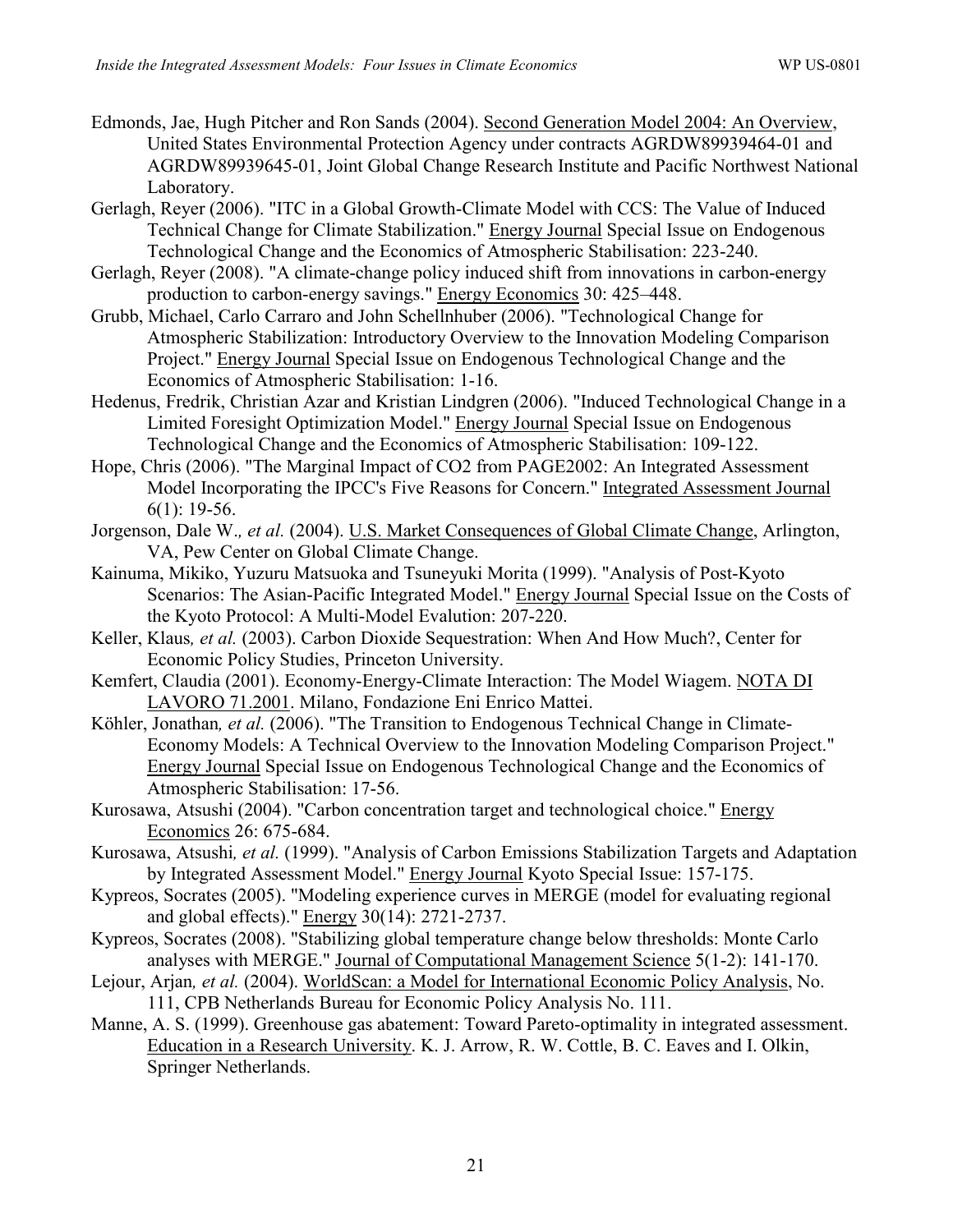- Manne, Alan S. and Richard G. Richels (2004). MERGE: An Integrated Assessment Model for Global Climate Change, [://www.standford.edu/group/MERGE/.](http://www.standford.edu/group/MERGE/)
- Masui, Toshihiko*, et al.* (2006). "Assessment of CO2 Reductions and Economic Impacts Considering Energy-Saving Investments." Energy Journal Special Issue on Endogenous Technological Change and the Economics of Atmospheric Stabilisation: 175-190.
- McKibbin, Warwick J. and Peter J. Wilcoxen (1999). "The theoretical and empirical structure of the G-Cubed model." Economic Modelling 16: 123-148.
- Mendelsohn, R. and L. Williams (2004). "Comparing forecasts of the global impacts of climate change." Mitigation and Adaptation Strategies for Global Change 9(4): 315-333.
- Negishi, Takashi (1972). General Equilibrium Theory and International Trade. Amsterdam-London, North-Holland Publishing Company.
- Nordhaus, W. D. (2008). A Question of Balance: Economic Modeling of Global Warming New Haven, Yale University Press.
- Nordhaus, W. D. and J. Boyer (2000). Warming the world: Economic models of global warming. Cambridge, Massachusetts, MIT Press.
- Nordhaus, W. D. and David Popp (1997). "What is the value of scientific knowledge? An application to global warming using the PRICE model." **Energy Journal 18(1): 1-45.**
- Nordhaus, W. D. and Zili Yang (1996). "A Regional Dynamic General-Equilibrium Model of Alternative Climate-Change Strategies." American Economic Review 86(4): 741-765.
- Nordhaus, William D. (2007a). Accompanying Notes and Documentation on Development of DICE-2007 Model: Notes on DICE-2007.v8 of September 28, 2007.
- Nordhaus, William D. (2007b). "The Challenge of Global Warming: Economic Models and Environmental Policy." from [://nordhaus.econ.yale.edu/DICE2007.htm.](http://nordhaus.econ.yale.edu/DICE2007.htm)
- Pant, Horn M. (2007). GTEM Draft: Global Trade and Environmental Model, Australian Bureau of Agricultural and Resource Economics.
- Peck, Stephen C. and Thomas J. Teisberg (1995). "Optimal CO2 Control Policy with Stochastic Losses from Temperature Rise." Climatic Change 31: 19-34.
- Peck, Stephen C. and Thomas J. Teisberg (1997). CO2 Concentration Limits, The Costs and Benefits of Control, and the Potential for International Agreement.
- Peck, Stephen C. and Thomas J. Teisberg (1999). "CO2 Emissions Control Agreements: Incentives for Regional Participation." **Energy Journal Special Issue on the Costs of the Kyoto Protocol: A** Multi-Model Evaluation: 367-390.
- Popp, David (2006). "Comparison of Climate Policies in the ENTICE-BR Model." **Energy Journal** Special Issue on Endogenous Technological Change and the Economics of Atmospheric Stabilisation: 163-174.
- Ramsey, Frank P. (1928). "A mathematical theory of saving." The Economic Journal 138(152): 543-59.
- Rao, Shilpa, Ilkka Keppo and Keywan Riahi (2006). "Importance of Technological Change and Spillovers in Long-Term Climate Policy." Energy Journal Special Issue on Endogenous Technological Change and the Economics of Atmospheric Stabilisation: 123-139.
- Sano, Fuminori*, et al.* (2006). "Analysis of Technological Portfolios for CO2 Stabilizations and Effects of Technological Changes." Energy Journal Special Issue on Endogenous Technological Change and the Economics of Atmospheric Stabilisation: 141-161.
- Scott, Michael J.*, et al.* (1999). "Uncertainty in integrated assessment models: modeling with MiniCAM 1.0." Energy Policy 27: 855-879.